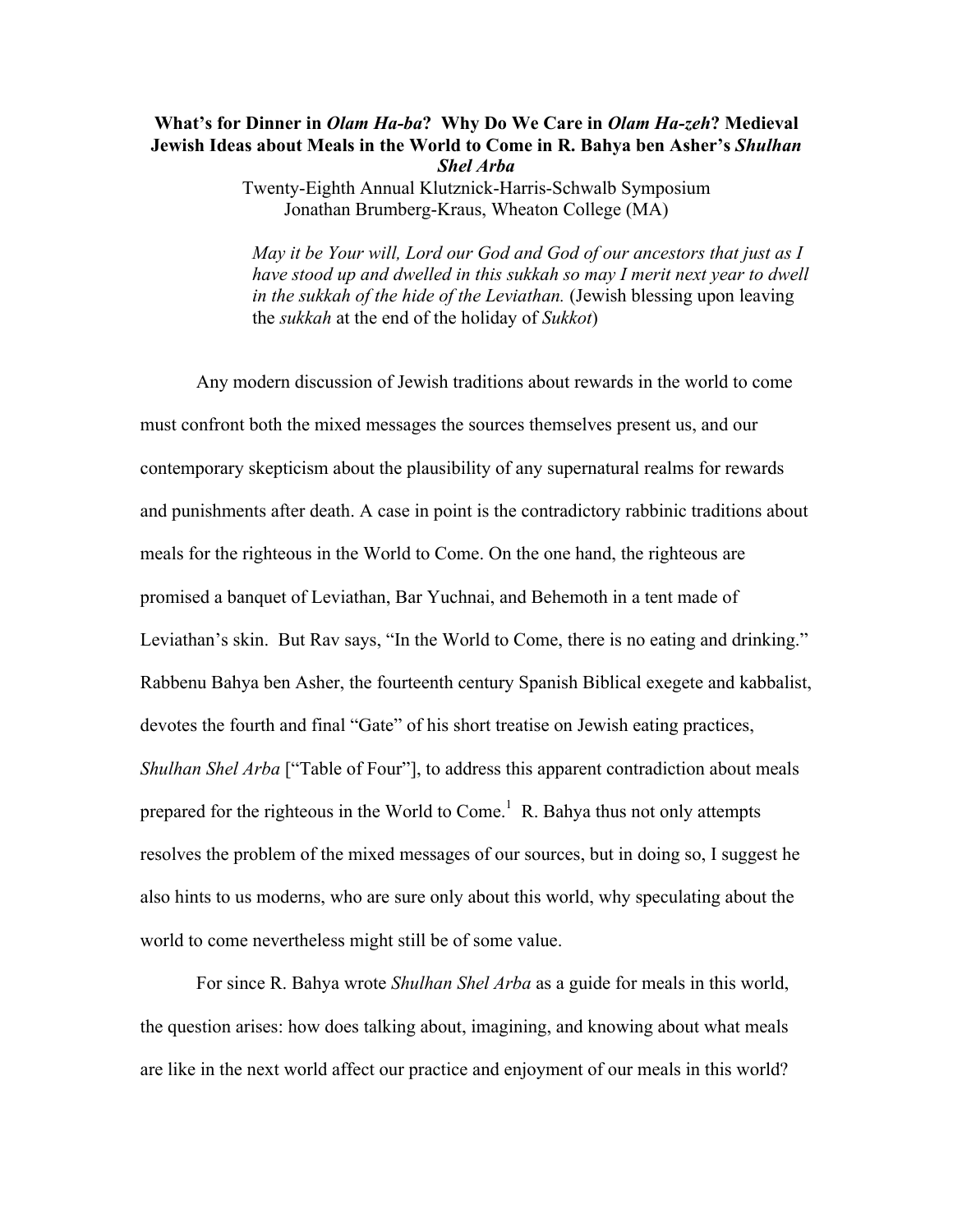Moreover, as Caroline Walker Bynum points out in her discussion of medieval Christian traditions about the resurrection of the dead more or less contemporary with R. Bahya's account of meals in the world to come, we moderns, even beyond our general skepticism about any sort of afterlife, are embarrassed particularly by the "extreme literalism and materialism" of these accounts.<sup>2</sup> Just as R. Bahya insists the meal of Leviathan, Bar Yuchnai, and Behemoth reserved for the righteous will be an actual meal of kosher fish, fowl, and beef flesh eaten and enjoyed by our physical bodies in a big sukkah made out of Leviathan's skin, so Christian theologians in the twelfth and thirteenth centuries worried about whether our resurrected bodies will wear clothes; if Christ's foreskin will be restored; whether we'll eat and taste, smell nice aromas, or touch other bodies in heaven; or what will happen to cannibalized bodies at the resurrection of the dead.<sup>3</sup> Will they rise as part of the people that ate them or separately as the persons they were before they were sliced, diced, and eaten?<sup>4</sup> Medieval Christian artistic representations of the resurrection of the dead seem particularly pre-occupied with the re-assembling of dismembered body parts in at this time! Bynum suggests that bizarre as such hypermaterialistic accounts of resurrected bodies seem to us today, they are not so different in purpose than contemporary popular talk about Star Trek "teletransportation," future growing of new bodies attached to cryogenically preserved brains, and people with organ transplants and their families feeling that they've somehow absorbed their donor's personality. Namely, they reflect concern for and assumptions about "personal identity and survival."<sup>5</sup> In medieval terms, these issues are usually framed in terms of body/soul dualism: does our personhood reside in the form and matter of our physical bodies or in our souls that persist after our death? However, as we shall see, R. Bahya and other

2

 $\mathcal{D}_{\alpha}$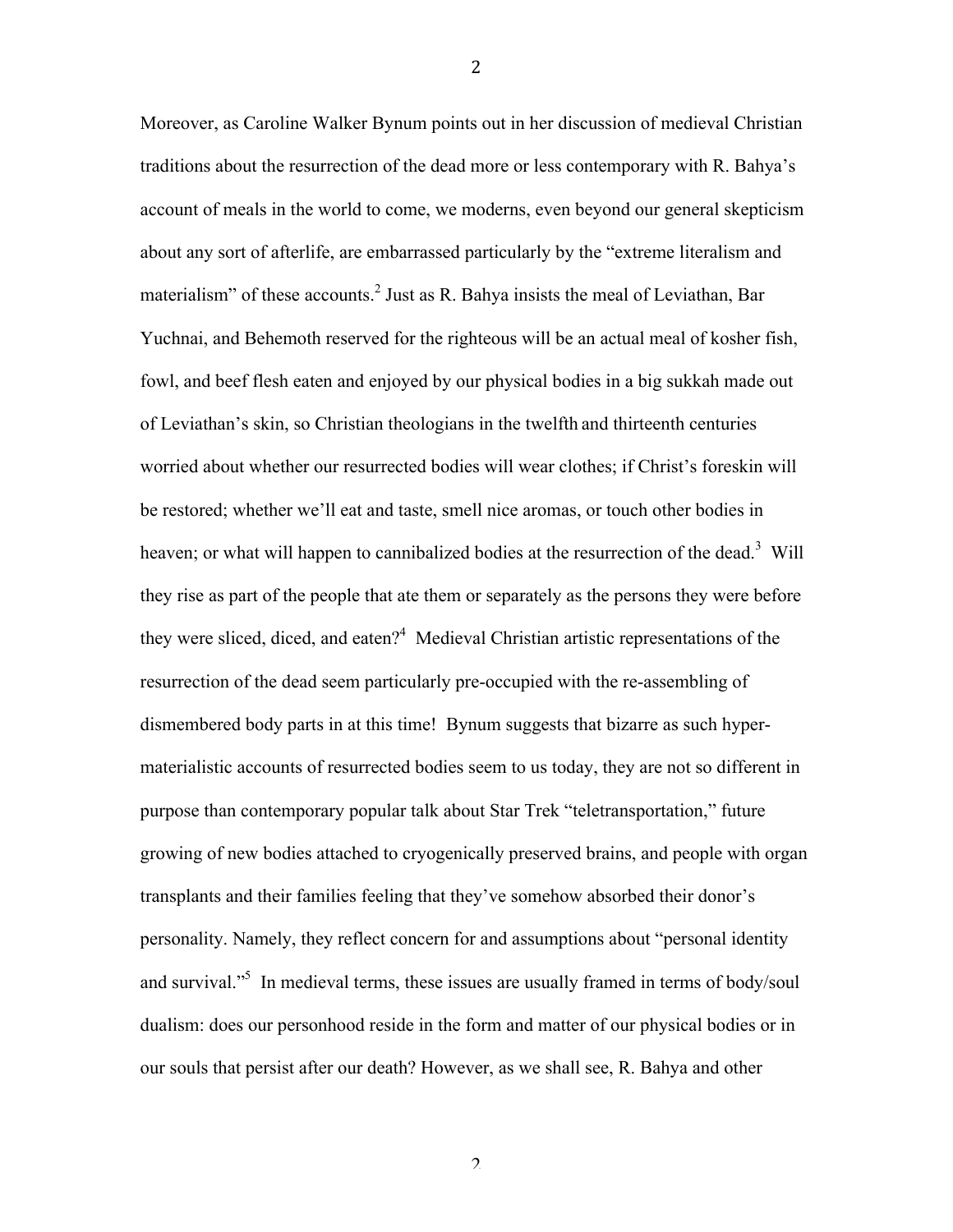medieval Jewish thinkers were quite insistent that our bodies and souls are not really separated in the world to come: *both* our bodies and souls get to experience the rewards of the world to come, since both worked together in this world to earn them. And the proof is in the pudding (so to speak) that actual tasty meaty meals are reserved for the righteous in the world to come. Similarly, our bodies and souls will dine on the intellectual meals of the "splendor of the Shekhinah" (albeit in radically transformed bodies but bodies nonetheless). After the resurrection of the dead we'll be clothed in a new kind of body without ordinary measure and dimensions, which allow our souls infinite enjoyment of and nourishment from the light of God's Presence. So what does all this mean for us to talk about these meals now in *olam ha-zeh* – *this* world?

For most certainly, Rabbenu Bahya provided his account of Jewish traditions of meals in the world to come in his *Shulhan Shel Arba* as talking points for meals in this world. $<sup>6</sup>$  And so he says,</sup>

with these words the enlightened will discern when they're eating, *may they make themselves holy* and their minds burnished fully. With these words engaged, may they be at their table; *raise their table's renown* so that "all shall say 'Glory!'" Let their hearts be made pure, to withstand any test. "*By these raise up the table*," so that "before the Lord" is its label.<sup>7</sup>

Such talk about body- and soul-rewarding meals in the World to Come *while at meals in this world* is intended to cultivate what Jonathan Haidt calls the "emotion of elevation," or what Leon Kass describes in *The Hungry Soul* as the transformation our physical hunger for food from "*Fressen* to *Essen*…to sanctified eating."8

## DISTINCTION BETWEEN TWO MEALS IN THE WORLD TO COME

In order to resolve the apparent contradiction between the Talmudic traditions that

specify the menu of the meal reserved for the righteous in the world to come and the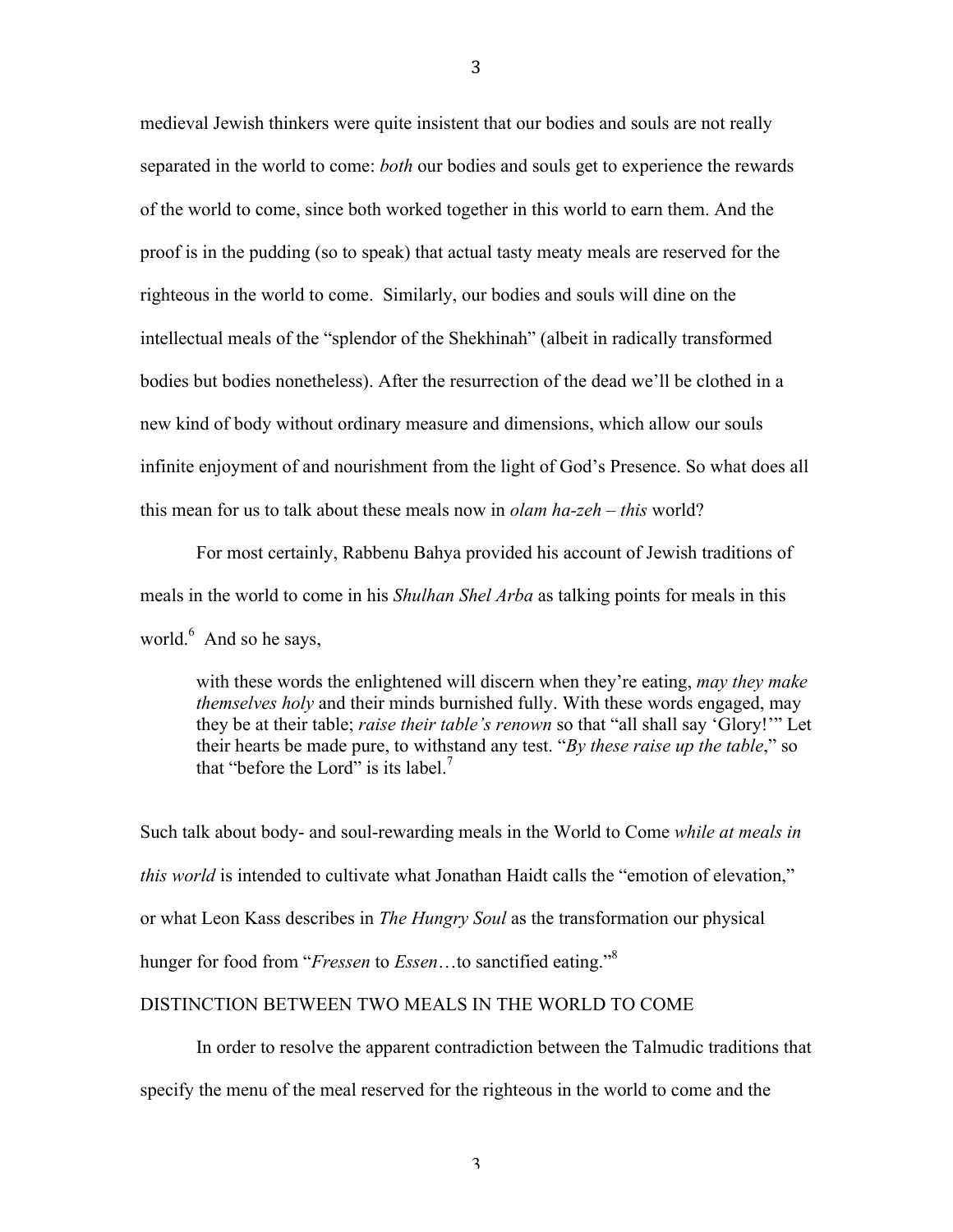baraita of Rav that "in the world to come there will be no eating and drinking," R. Bahya distinguishes between two kinds of meals that will occur in the future to come: (1) the banquet reserved for the Righteous after they die when the Messiah comes and (2) a second banquet after the general Resurrection of the Dead at the end of time. He makes the sequence of these two meals quite clear in his entry on "The Bridegroom Over the

Table" in his book *Kad Ha-Kemach*:

And thus we have found that our sages z"l interpreted the future: In the future the Holy One Blessed Be He will make a meal for the righteous. And we ought to believe that *this meal will be an actual physical meal*, for the foods are the pure foods prepared from the time of the six days of creation. And they are: Leviathan from the fishes, and from the birds Bar Yuchnai, and from the beasts 'Behemoth upon a Thousand Hills' [Ps 50:12]. And perhaps they will be 'offsprings' of the supernal light like the manna in the desert, which are more refined and whose goal is to elevate [those who eat them], because the flow of wisdom and capacity to conceive intelligible things will be greater in them then than at any other time. *And after these meals that will be at the end of time, there will be another time made anew, and this is the time of the resurrection of the dead, and in it they will be nourished and enjoy the radiance of the Shekhinah, and they will not revert to the dust*, as our rabbis z"l interpreted, 'The dead, whom The Holy One Blessed be He will resurrect, will not revert to the dust,' [b.Sanhedrin 92a] but rather they will exist eternally like the ministering angels, and they will enjoy themselves in the seven *huppot*, as our sages z"l interpreted in Seder Eliahu, "Seven huppot will the Holy One Blessed Be He make for the righteous in the future to come [*le-atid la-vo*], as it is said, "and the Lord will create over all of Mt. Zion and over its places of assembly a cloud by day and smoke and the glow of a flaming fire by night, for over all the glory will be a *huppah*. 9

This idea is not unique to him. Before him in the twelfth century, R. Abraham ibn Ezra

in his commentary on Daniel 12:12 says:

In my opinion, the righteous who died in exile will be resurrected when the Redeemer comes...They will then partake of the Leviathan, Ziz, and the Behemoth and will die a second time, only to be again resurrected in the Age to Come, in which they will neither eat nor drink but luxuriate in the splendor of the Shekhina [God's Presence].<sup>10</sup>

R. Bahya in *Shulhan Shel Arba* goes into a little more detail about the difference between

the two meals and their sequence, emphasizing the different kinds of bodies the righteous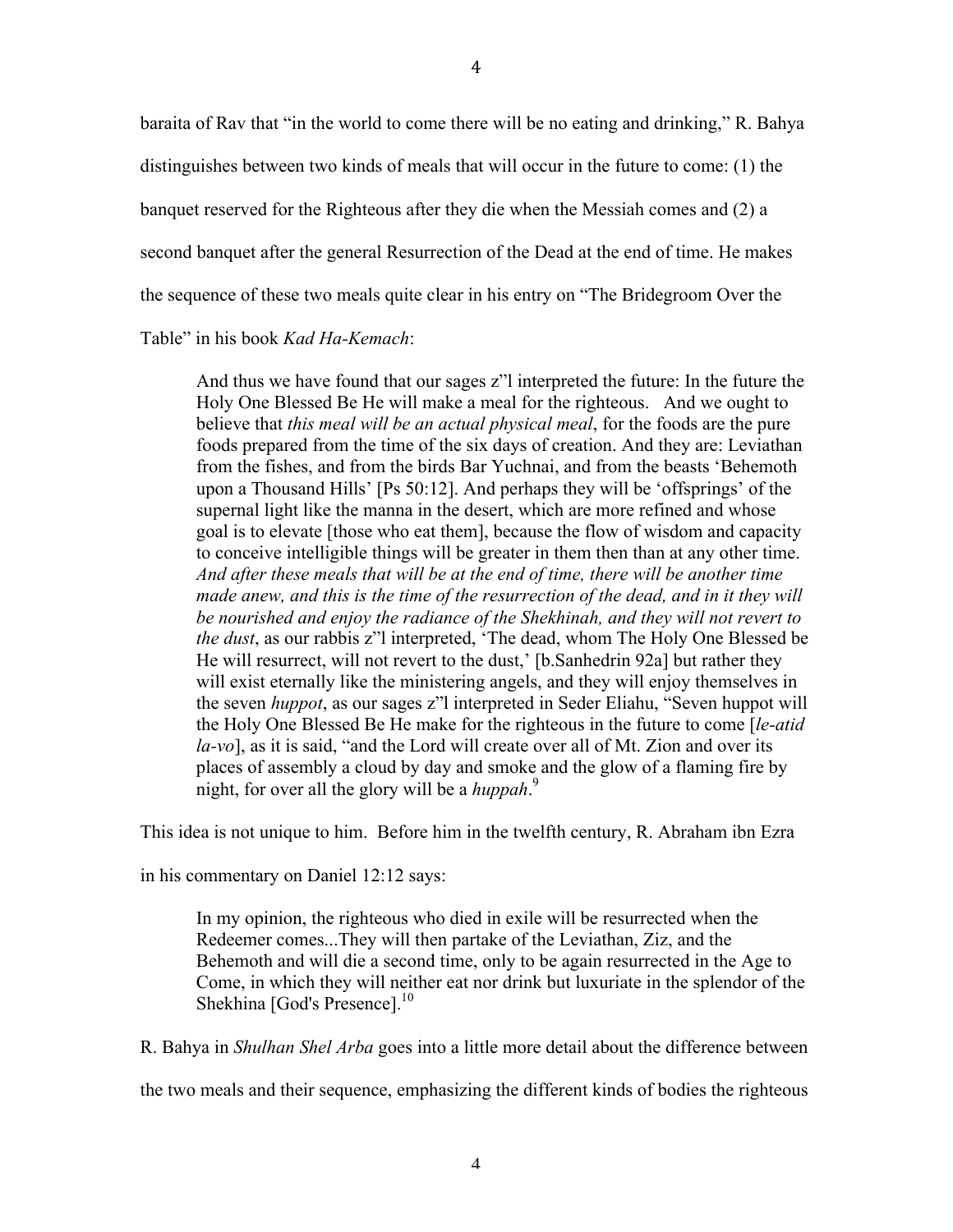will have for these two meals, to account for Rav's saying that "there will be no eating or

drinking:"

so in the future Israel will merit two statuses in their body and soul. Bodily meals of fine and pure foods which I mentioned, and an intellectual meal for the soul alone of the holy spirit, for so all Israel will ascend to the level of prophecy. And now I will explain to you in what follows about the world of souls, which will come to human beings after their separation from the world, and the matter of the world to come, which is *after* the resurrection and the matter of the joy that the soul has in all these worlds together. Know that the intellectual meal is for the body and soul at the time of the resurrection of the dead, because the routine for the body will be cancelled completely, and another routine – marvelous and new – will replace it, and moral rot [*zohama'*] will cease from the world, and the Accuser will be swallowed up, "there is no adversary [*satan*] and no mischance," "the Lord will make something new on earth," and the souls will be made anew "like the eagle is renewed;"<sup>11</sup> all of them shall be new, "the work of the Artist's hand," so much the more so than with vessels of glass. Then the "children of the resurrection of the dead" whose body and their soul have been renewed shall take delight in the intellectual meal in the world to come, which is after the resurrection, in which there is no bodily meal at all, and it is regarding this meal that our rabbis z"l said, "Rav was accustomed to say, 'In the world to come, there is no eating and no drinking, no envy, no hatred, and no rivalry, but rather the righteous will sit with crowns on their heads and enjoy the splendor of the Shekhinah."<sup>12</sup>

R. Bahya also interprets the expression "Until Shiloh will come" in Jacob's blessing for Judah in Gen 49:10 to "refer to the *two* redemptions: the first, which is nearer in time, and the last, which is more distant."<sup>13</sup>

# FIRST, THE LEVIATHAN BANQUET

According to R. Bahya, these are the characteristics of the food of first banquet – the Leviathan banquet - in the future to come and of the bodies of the righteous who eat it. On the menu for the first<sup>t</sup> banquet is the big fish Leviathan, the big bird Bar Yuchnai (or Ziz), and the big cow Behemoth.<sup>14</sup> These foods are special not only because of their enormous size, but also they're kind of a magical "offspring of the light" [*toldot ha-or*] suggesting a heavenly origin. Similarly, the manna too, "the bread from heaven" is also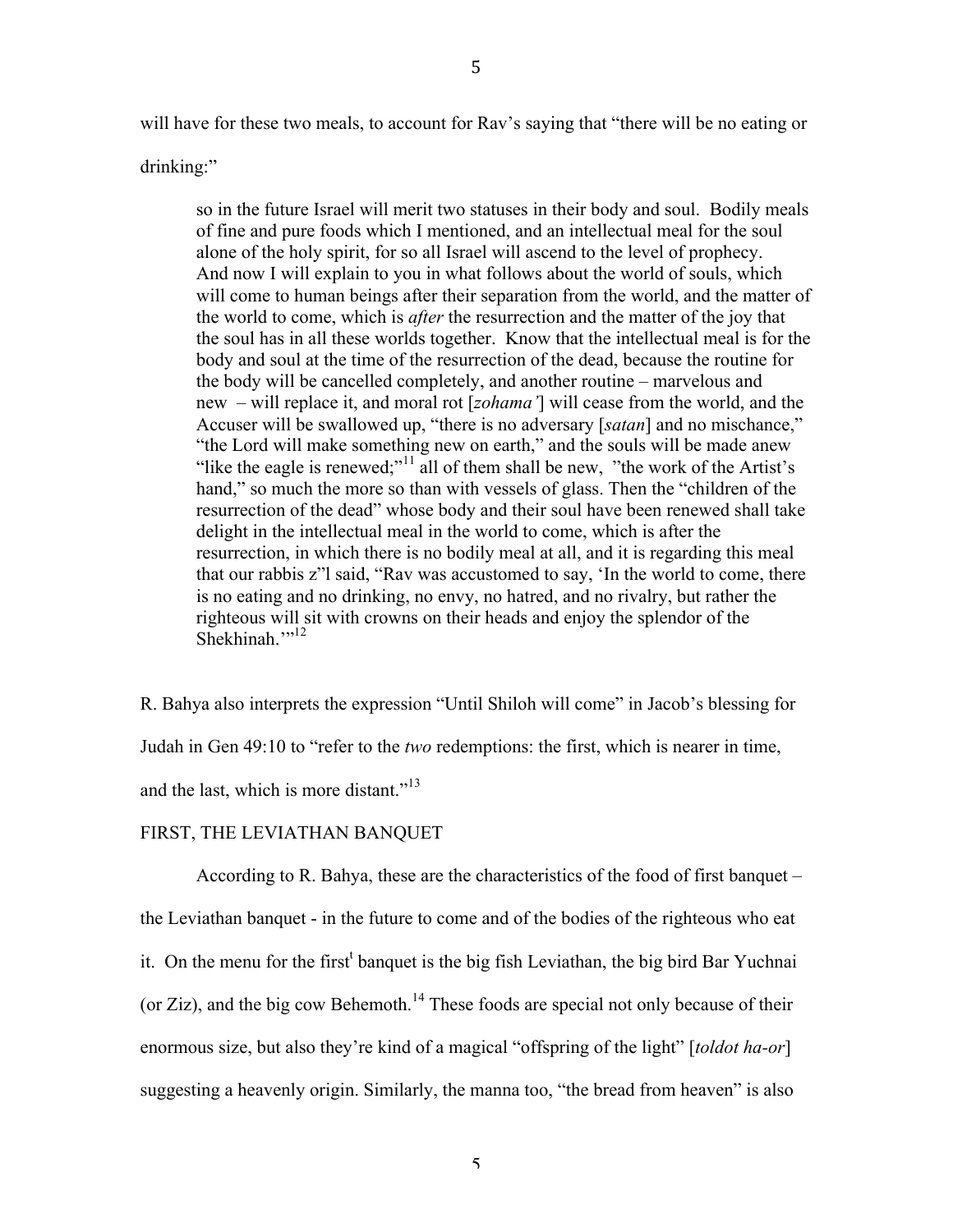an "offspring of the light" that has special powers to refine the intellect. Thus the manna prompted an intellectual response when it first fell miraculously from heaven: *Man hu*? [What is it?], hence its name "manna."<sup>15</sup> It's what Joel Hecker calls "brain food" in his discussion of similar traditions in the *Zohar*.<sup>16</sup> It is related to the Shekhinah's light, the light at beginning of creation. Thus the rabbinic traditions that Leviathan et al. were reserved for the banquet of the righteous from the time of the six days of creation are understood to allude to them being an "offspring" of the primordial light of the Shekhinah. Moreover, as "light food," it provides a temporary glow from the heads of those who eat it, like the rays of light effect from the light Moses was nourished on in his 40 days of fasting on Mt. Sinai, or the "halo effect" on the righteous at the Leviathan banquet when they're describe as having "crowns on their heads." Nevertheless, this "light food" is still physical and material, enjoyed by body and soul together. The banquet is kosher. R. Bahya insists that Leviathan is a kosher fish, an appropriate reward for the righteous who kept kosher in this world. That said, my student artist/collaborator Rosemary Liss, who composed illustrations in the style of medieval illuminations for my English translation of *Shulhan Shel Arba*, was inspired by contemporary cinematic representations of "Leviathan" as a kraken, and so imagined Leviathan differently. Moses, the "*shihulah kardona*", will cater this meal as I mentioned above. Here's the full reference from *Shulhan Shel Arba*:

And thus they said in a midrash about Moses our Teacher (may he rest in peace): *shihula kardona* – the skinner for preparing a meal, "who was pulled out," – the explanation of "*shihula,*" is Moses, which is from the Aramaic [*shihaltay*] for the Hebrew, "I drew him out" (Ex: 2:10). And a "skinner" (for preparing a meal) is a type of butcher or cook. So here the goal of the intention of these bodily meals is to be a device to refine the body and matter and to sharpen the mind so that it will attain knowledge of the Creator (May He be blessed) and meditate upon the purely intelligible beings, and then the souls by this looking of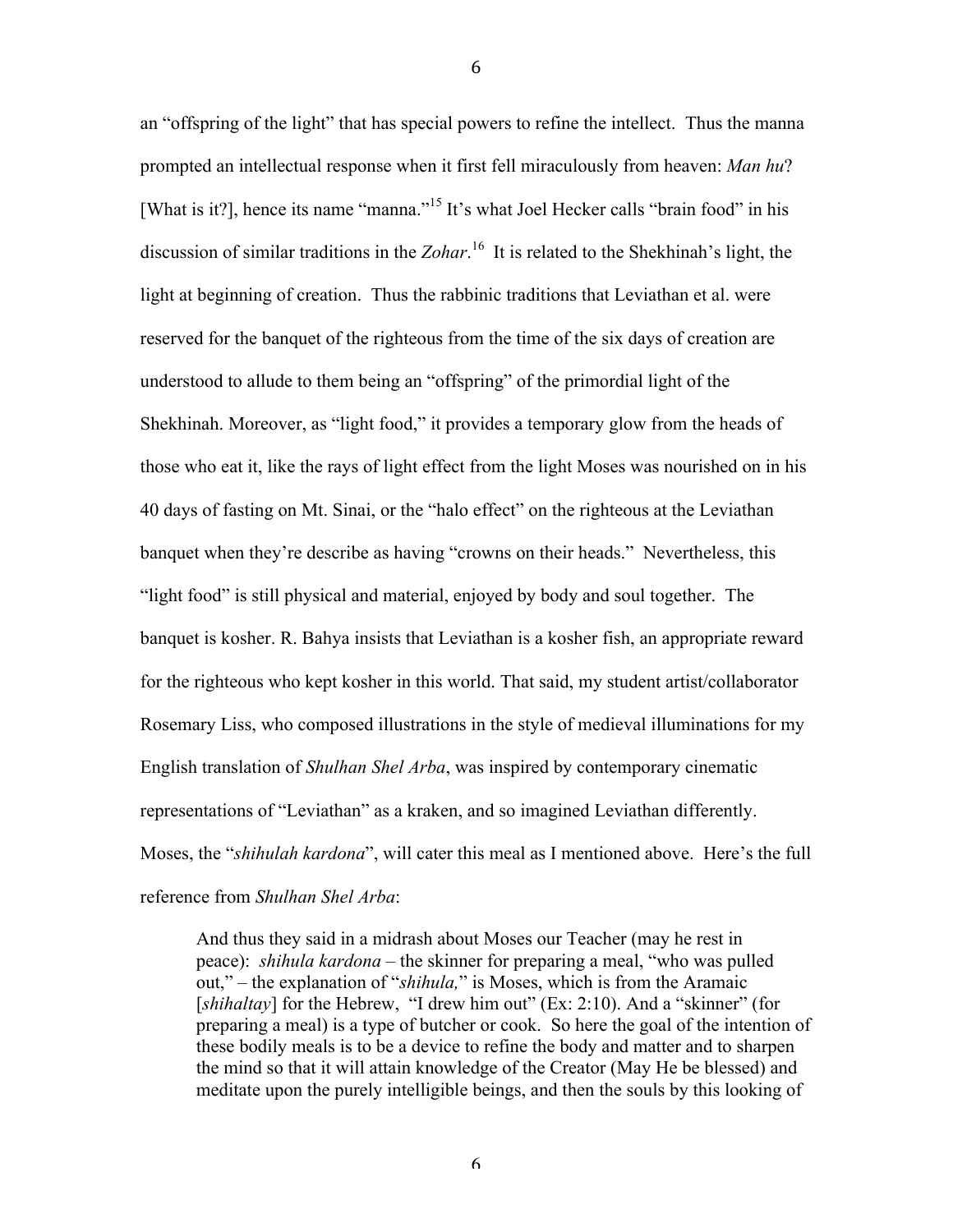their bodies will become fit for the intellectual banquet from which the ministering angels themselves who are near the Shekhinah eat – for then the soul will perceive the brilliant light which it is impossible to perceive as long as it is stuck in matter."<sup>17</sup>

The righteous diners themselves are composed of material bodies and souls, more or less the same bodies they had in this world, to eat this fleshy but light food. Nevertheless, I suspect R. Bahya's reference to Moses as a "skinner" and the "I drew him out" etymology of his name hints at power of food at this meal to catalyze the bodily transformation of the righteous to dine "without eating and drinking" at the next, "intellectual meal" after the resurrection of the dead. That is, at this meal, the righteous souls are somehow "skinned" and "drawn out" of their ordinary this-worldly bodies. INTELLECTUAL MEAL AFTER THE RESURRECTION OF THE DEAD

At the intellectual meal in the World to Come, there is "no eating or drinking," but R. Bahya qualifies this to mean, no eating or drinking as we ordinarily understand it. For at this meal, the Messiah/descendent of David will raise a cup of blessing. As the much later Hasidic song Shnirele Perele about this banquet puts it: "*meshiekh ben dovid zist oybn on, halt a beckher in der rekhter hant, makht a brockhe afn gantsn land*" ["the Messiah, son of David, is above us. He holds a goblet in his right hand and gives his blessing to the whole earth"]. It's an enormous overflowing cup [*kos revayah*], with a capacity of 221 logs. According to R. Bahya, this is an allegory for a different kind of consumption – "not eating and drinking" *per se*, but still something requiring both body and soul to enjoy. Otherwise, according R. Bahya, there would be no need to specify "no eating or drinking," since of course our presumption for embodied souls was that consumption would involve some kind of eating or drinking. But unlike the light food of the earlier meal, those nourished by this "food" – the splendor of the Shekhinah -

7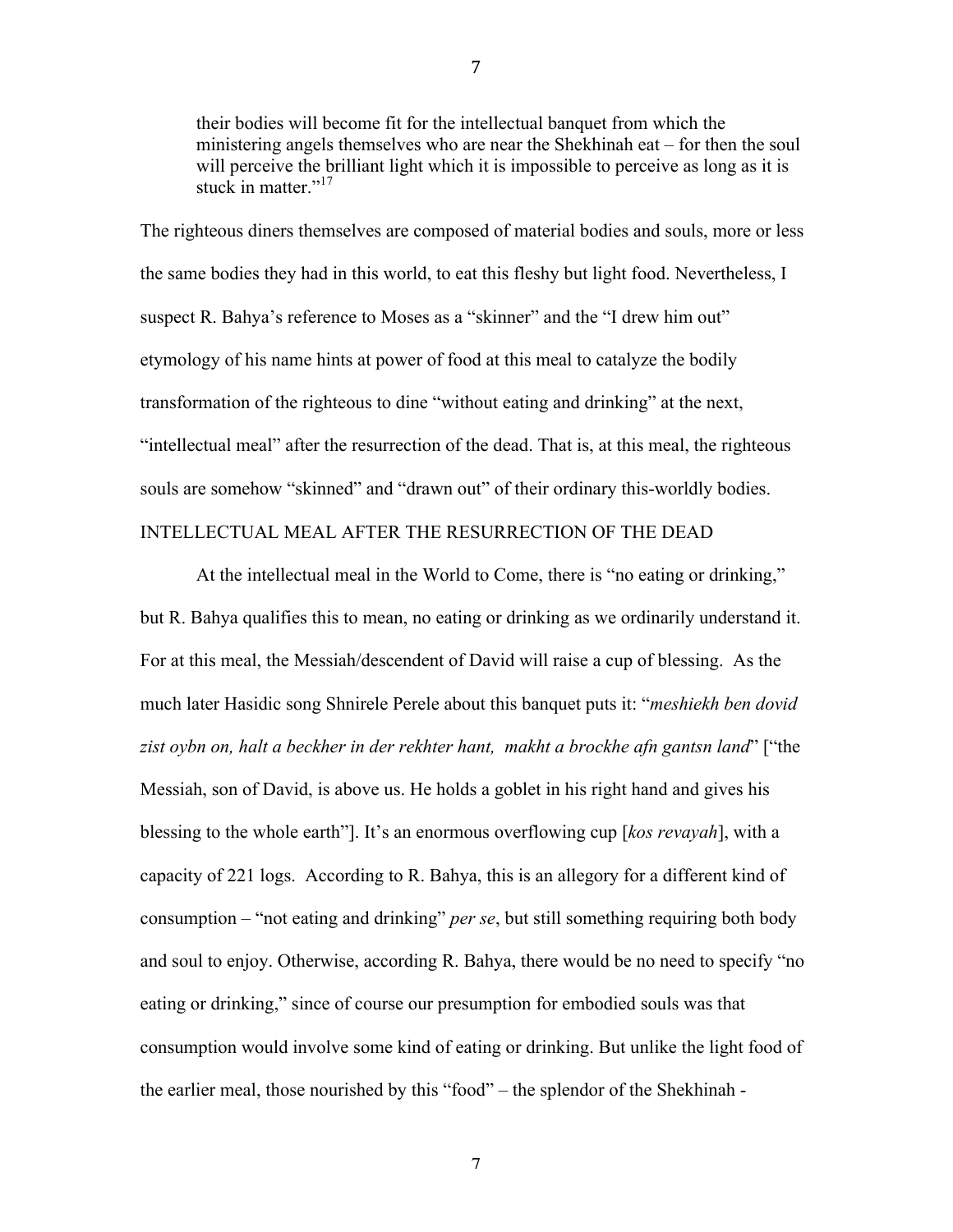experience an *eternal* glow. Unlike the temporary glow, the rays of light shooting out of his head Moses acquired during his forty days of being nourished by the Shekhinah on Mt. Sinai, this halo is like "the light Moses earned in the cleft of the rock." As R. Bahya says,

"And this is the light that Moses our Rabbi (peace upon him) earned in "the cleft of the rock,""the reflecting mirror" out of which he was able to prophesy, and thus earned the "radiation from the skin of his face" that was as bright as "the face of the sun." And in an interpretation they said, "a variety of the upper light is the globe of the sun," because the light of this level is the level of Moses' prophecy, and the globe of the sun, which is a variety of this, is the "radiation from the skin of his face." And this is what is written, "rays [*karnayyim*] given off from every side, and therein His glory is enveloped," that is, the "radiation from the skin of his face." This came directly from the hand of the Holy One Blessed be He to Moses, and this radiation is the fruit of what was his in this world, *distinct from the eternal radiance that would be his in the world to come, and that is the level of the upper light*. If so, then the word "*karnayyim*" – "rays" -includes both the fruit and the eternal radiance. And all this was because of the tablets – *luhot* – that he was holding. And so this is hinted at in the word "*LU'a"H*," which is an acronym of the words in Habakkuk 3:4: *karnayyim mi-yado Lo Ve-sham Hevyon*  'uzo. And they said in a midrash, "'[They saw] the rays of the skin of his face,'[178] *all the majesty that Moses got was but temporary fruit, a gift he earned, but the eternal radiance would be his in the world to come, as it is said, 'ray*s *[*karn*ayyim] from His hand to him.'"*<sup>18</sup>

In other words, the dual form of the word *karnayyim* ["rays"] refers both to the temporary radiance Moses experienced as his reward while alive on Mt. Sinai in *this world,* and the eternal radiance he and the rest of the righteous can experience after the resurrection of the dead in their transformed bodies, as their reward in *the next world*. With both of these radiant rewards comes a prophetic, visionary capacity, like the "real eating" suggested by the experience of the Israelite elders and Moses at Mt. Sinai: "They had a vision of God and they ate and drank"  $(Ex 24:11).<sup>19</sup>$  However, this visionary capacity that will occur at the intellectual meal after the resurrection of the dead will be so far superior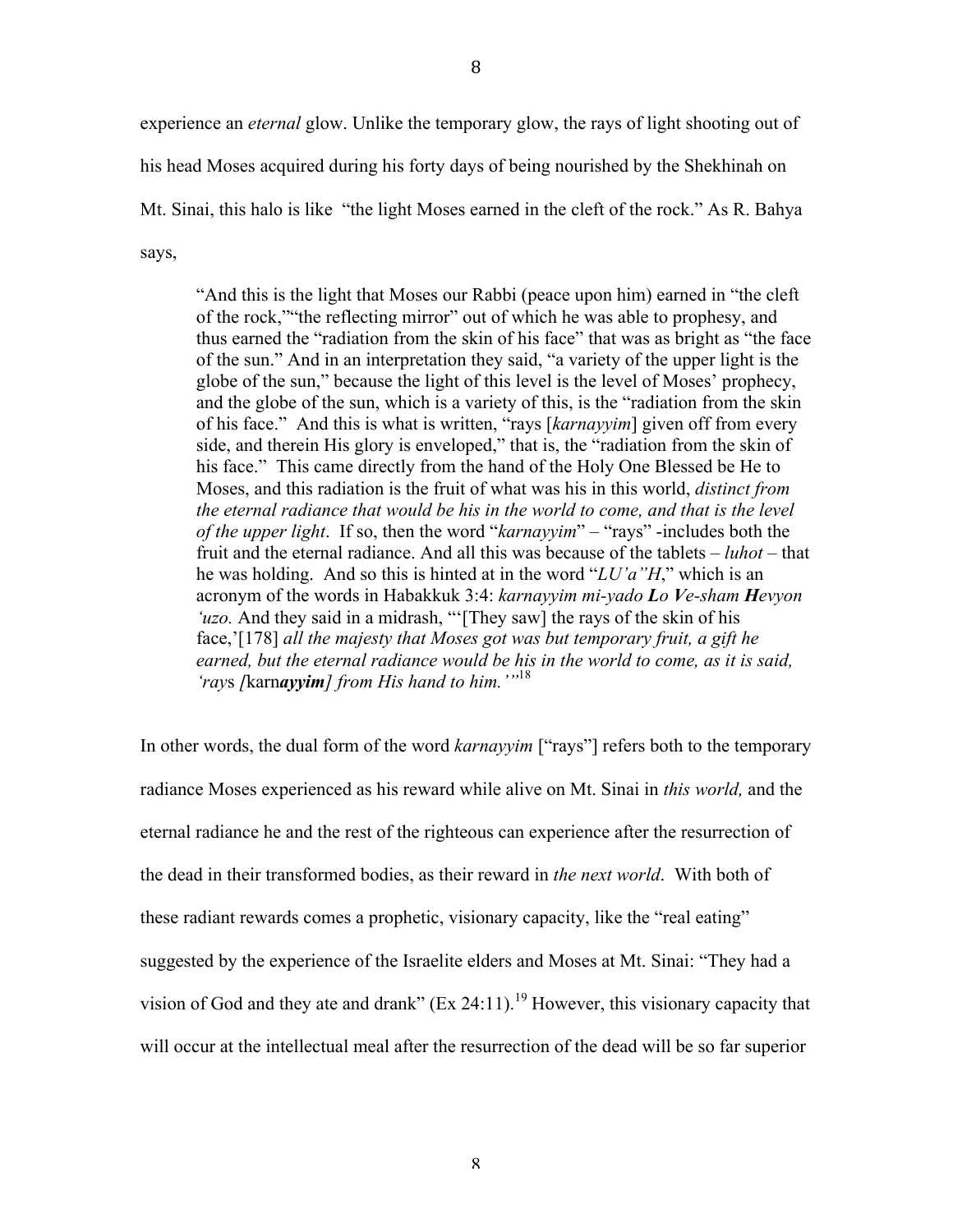to that which even Moses experienced while in this world that it "cannot be pictured."

We cannot picture it now

because of our being sunken in the world of thick and coarse bodies, which are totally thickness and coarseness, while the world of souls are totally elevation, refinement, and purity. Indeed, the two are opposites; it's impossible to think of what we are diametrically opposed to. Just as for fish, because they exist in the element of water, and need it to exist and live, it would be impossible for them to turn to the element of fire because it is its opposite, so these two worlds are opposites, and "every man is proved dull, without knowledge" of the quality of the world to come while in this world, and even the wisest of the wise are fools about this  $20$ 

And yet paradoxically, R. Bahya attempts to depict it nevertheless:

However, we know in general through what we can infer through reason and from the Torah "which makes wise the simple" that just as the body enjoys and takes delight [*mitaden*] in a pleasant aromatic meal according to the body's standards of pleasure, so the soul will enjoy and take delight in this upper world…. So even though the power of the body is weak and unable to picture in the heart the existence of the upper beings and their delight that is without measure, the power of the upper beings and their perfection is not diminished by lesser beings, composed of matter, who are unable to conceive of them, just as the human wisdom and virtue is not diminished by a fool or beast who cannot imagine or conceive of it. $^{21}$ 

This is what Jewish tradition refers to as "Gan Eden," because this meal is where souls

"*mitad'nim*" ["take delight"] without limit in the splendor of the Divine Presence. This indeed is the "Real Eating", the *akhilah vada'it,* R. Bahya discusses at length in the Second Gate of *Shulhan Shel Arba,* though there his examples refer primarily to the kinds of "real eating" of which humans are capable within in the limits of their body/soul bundles in this world.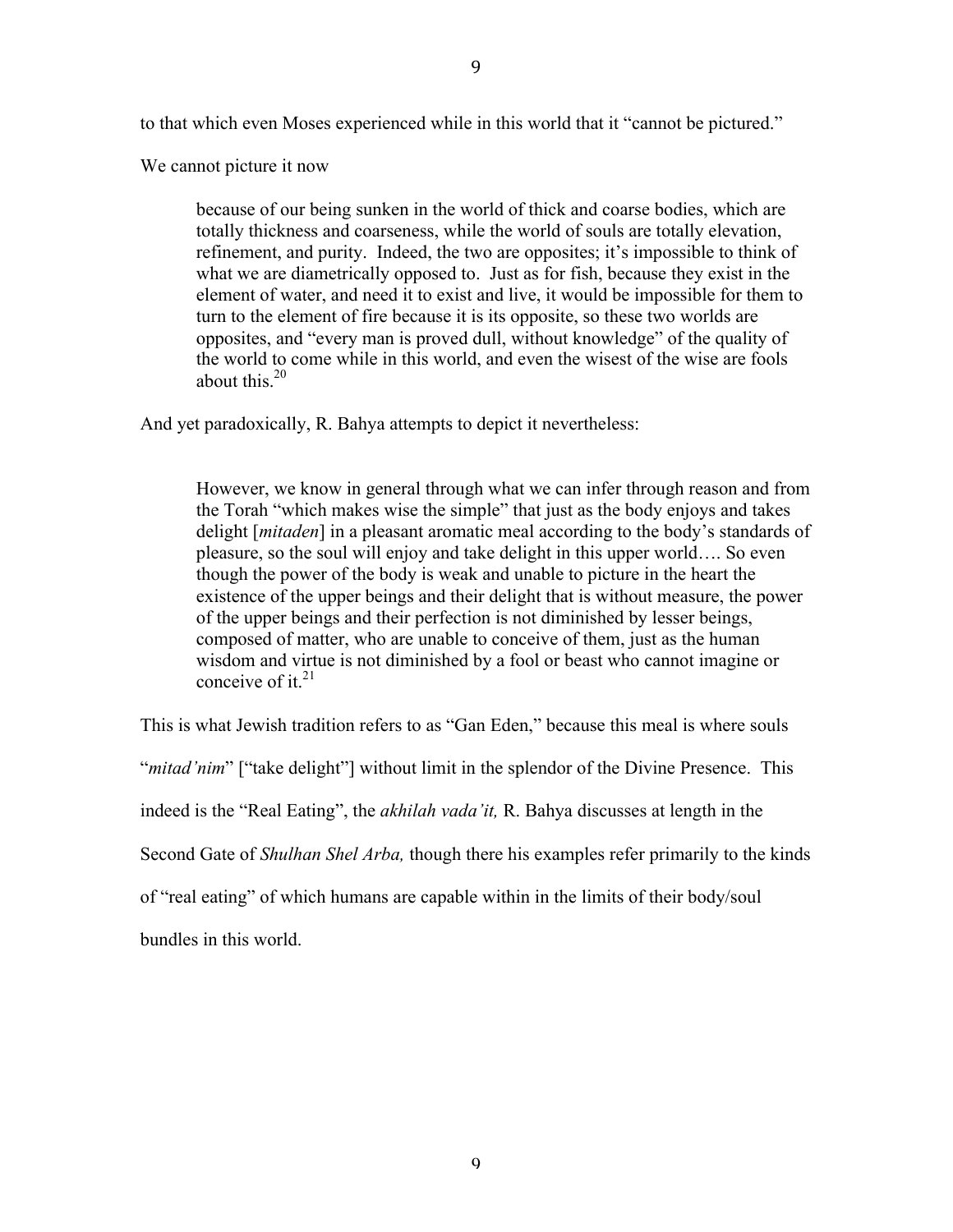## IN TRANSFORMED BODIES: "THE FULL VESSEL THAT CAN CONTAIN, BUT THE EMPTY ONE CANNOT"

But the bodies we'll have to "eat" the intellectual meals of "Gan Eden" after the resurrection of the dead will be dramatically transformed. First of all, they will be much, much bigger. This is a reversal of the contraction of Adam and Eve's bodies (and the "downsizing" of their descendents as well) after the sin in the Garden of Eden. R. Bahya know this because of the rabbinic traditions about the heavenly Jerusalem where the windows are so high that we would have to be supersized for us to be able to use them. But even more importantly, our new bodies will have an unbounded capacity to take in the light.

Here's how R. Bahya tries to describe the new and improved resurrected body's

capacities in analogies and parables:

However, its way of taking delight there is not measured like bodily things, which have measures and dimensions, but the upper beings have no measure and dimension, because their status is great, beyond conception, and their way of taking delight deeper than any measure."

Come and see how the way of the Holy One Blessed be He is not the way of flesh and blood. For flesh and blood, an empty vessel can contain something, a full one cannot. But it is not so for the Holy One Blessed be He. *The full vessel can contain, the empty one cannot*, as it is said, "If only they would surely hear."

The explanation of this is that insofar as bodily things have measure and dimension, when they are empty they can filled, but when one fills it, they cannot contain any more since they are already filled to their capacity, and nothing with a capacity can contain something more than its capacity. But among the upper things, full contains, since it has no measured capacity.<sup>22</sup>

I find this imaginative conceptualization of dimensionless bodies that the righteous will

get after the resurrection of the dead particularly striking, with no temporal or spatial

limits to the shiny goodness of the Divine Presence one takes in.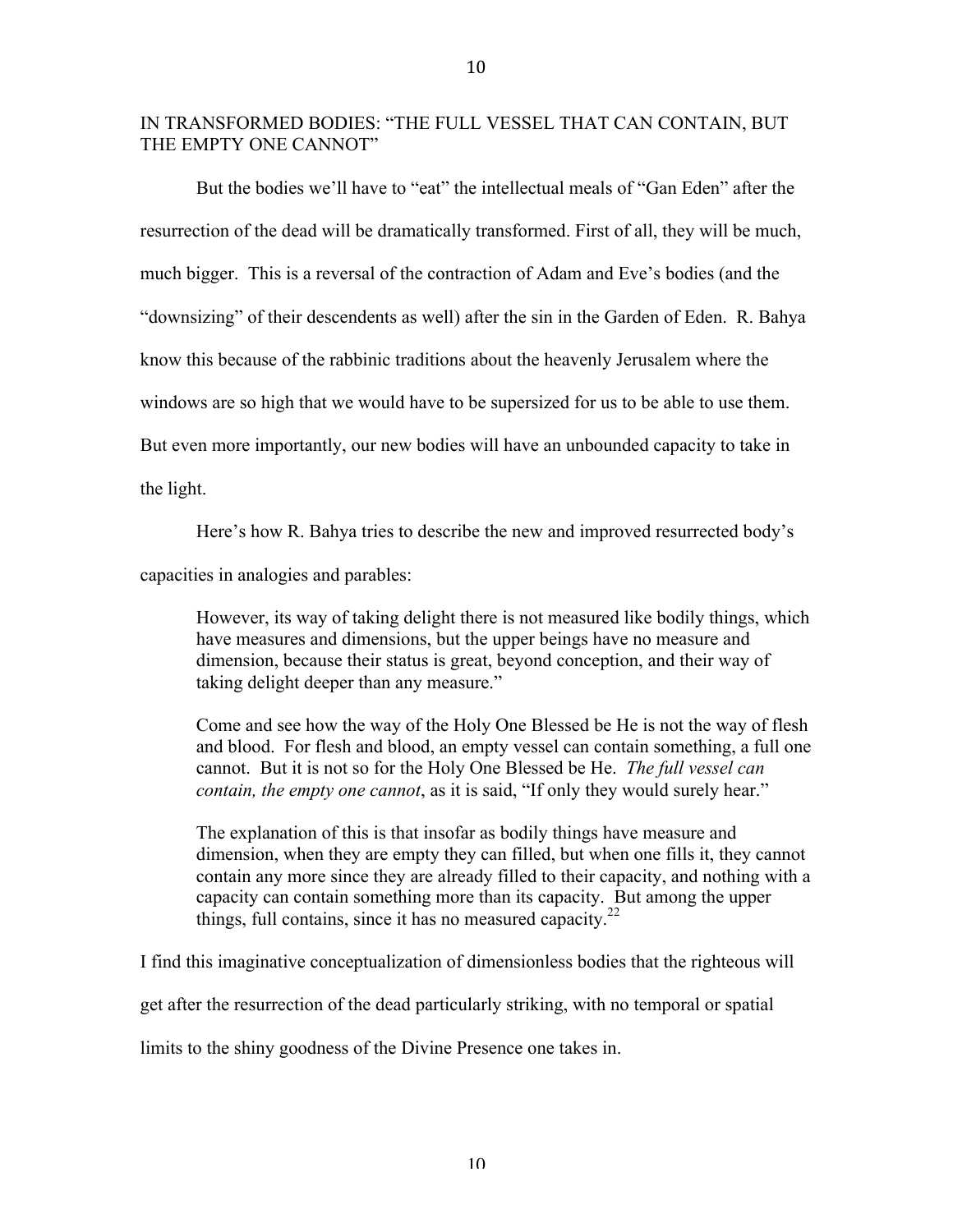R. Bahya mention of "upper beings" here alludes back to his discussion of the hierarchy of beings with which he begins his book to set the scene of God's original differentiation of upper from lower beings at the beginning of time by means of the way they eat:

"This is the table which is before the Lord," who spreads the heavens like a canopy for a tent, sets earth over water, and feeds the creatures of His home in three divisions: "the bottom, middle, and topmost decks." In the highest realm are the ministering angels nearest to Him: the *cherubim,* the *seraphim,* the *ofanim*, and the *arielim*. They are attendants in His palace; in legions they feast on the light of His presence, from the flowing light of His own radiance. The middle realm is the "vest of the heavens," an assembly of fire and water – rains constraining and constrained – by day and night God restrains them. The eyes of their minds see [*tzofim*] their Master's delight as their food, far sweeter to them than choice honey [*tzufim*]. They hunger for the Cause of their existence; the pillars supporting their realm are suspended by the arm of His wisdom, and quake at His rebuke. But the lowest dwelling, a circle radiating from its midpoint, has measurable dimensions. Our food is not their food. Their food is conceived in their mind, when they see the face of their Maker. Our food is meager bread, water, and tears, gotten by hard work and toil. $^{24}$ 

For R. Bahya, this inequitable hierarchy is the cosmic consequence of Adam's sin in the

Garden, when

it was decreed for him that he would earn his bread only by the sweat of his brow, and that man be humbled and brought low. He traded pleasure ['*oneg*] for plague [*nega'*], got hard work instead of rest. *His wisdom spoiled and his stature was diminished.* It caused him weakness instead of strength; instead of wheat, thorns came forth. *Instead of eternal life, death; instead of light, the shadow of death.* With all this the Lord raised the power of the upper beings, and worsened the power of the lower beings.<sup>25</sup>

So the new bigger and better bodies with their unlimited capacities promised to the

righteous with the resurrection of the dead is clearly meant to elevate them from their

human status to an angelic status (and diet), which they lost when Adam sinned and he

and Eve were exiled from the Garden of Eden. In the future they will get the angels'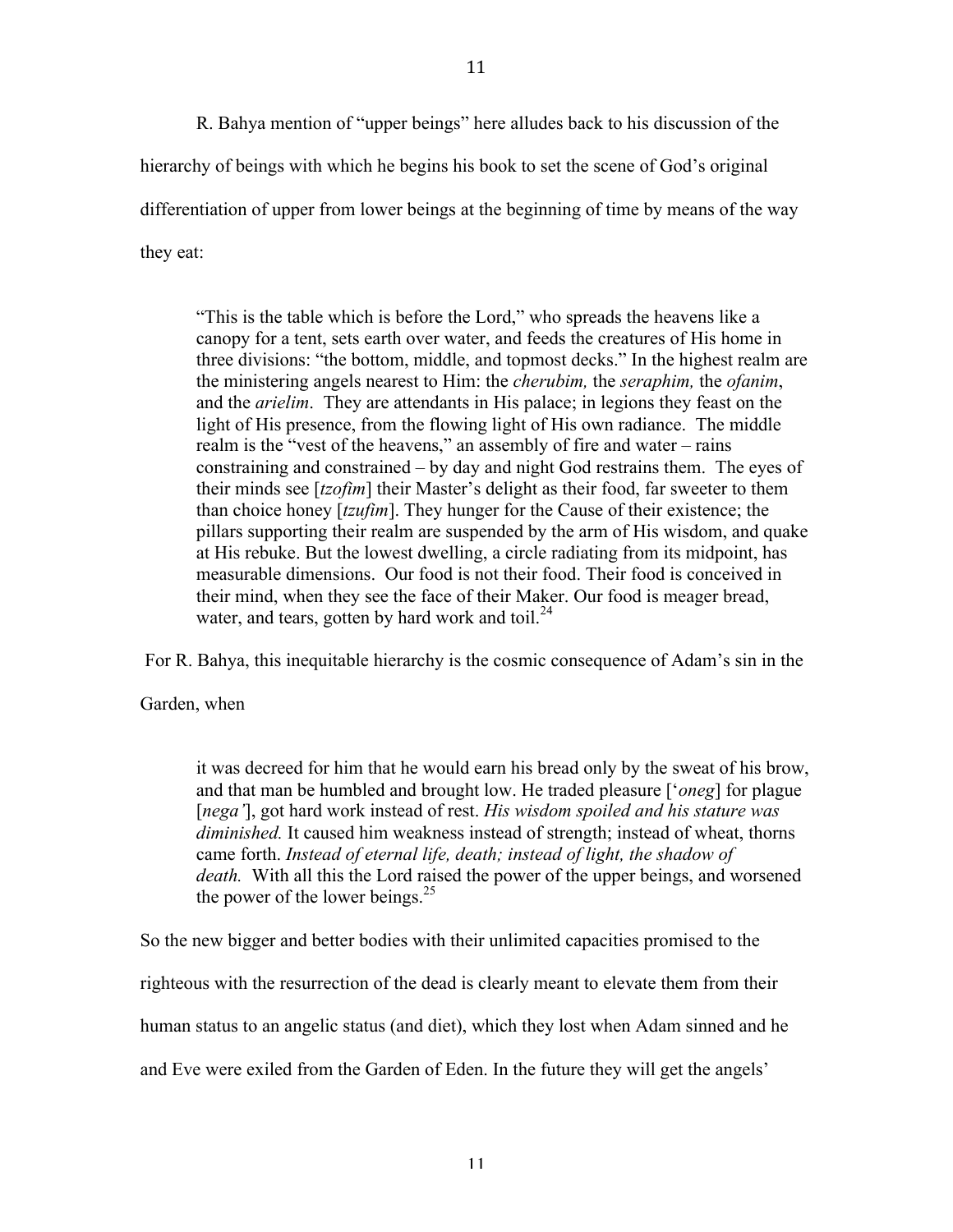uncomplicated and direct access to the nourishing powers of the Divine Presence. What kind of people with what kind of historical memories and experiences imagines as their future reward bodies without borders, uninterrupted connection to their "real food" source, elevation from their humble status, restoration to their "original" exalted status, and return from their exile from the primordial Garden of Eden?

#### WHY DO WE CARE NOW?

Any reflection about the world to come, whether medieval or modern, tells us as much about the hopes, fears, desires, and aspirations of those in this world who imagine them (or deny or repress them) than the actual status (if any) of those in the world to come. Moreover, as far as we know, only we in this world receive the emotional and intellectual benefits (or disadvantages) of talking or not talking about the specifics of the world to come. Perhaps the most conventional explanation for why descriptions of the next world are important for those of us in this world, particularly those that emphasize rewards and punishments, is that they offer a emotionally satisfy resolution to the problem of theodicy, or the blatant injustice we often see in this world. It is patently obvious that many wicked people go unpunished in this world, and many good people seem to get more than their fair share of suffering and little material reward for their efforts; the world to come will make this all right, and confirm our faith that justice triumphs, even if we don't see it now. But this only works for those who actually find a next world plausible.

And though R. Bahya certainly assumes rewards and punishments are part of what occurs in the world to come, what he says specifically about it (and what he doesn't) suggests he is interested in more than theodicy. Yes, he insists on recompense

12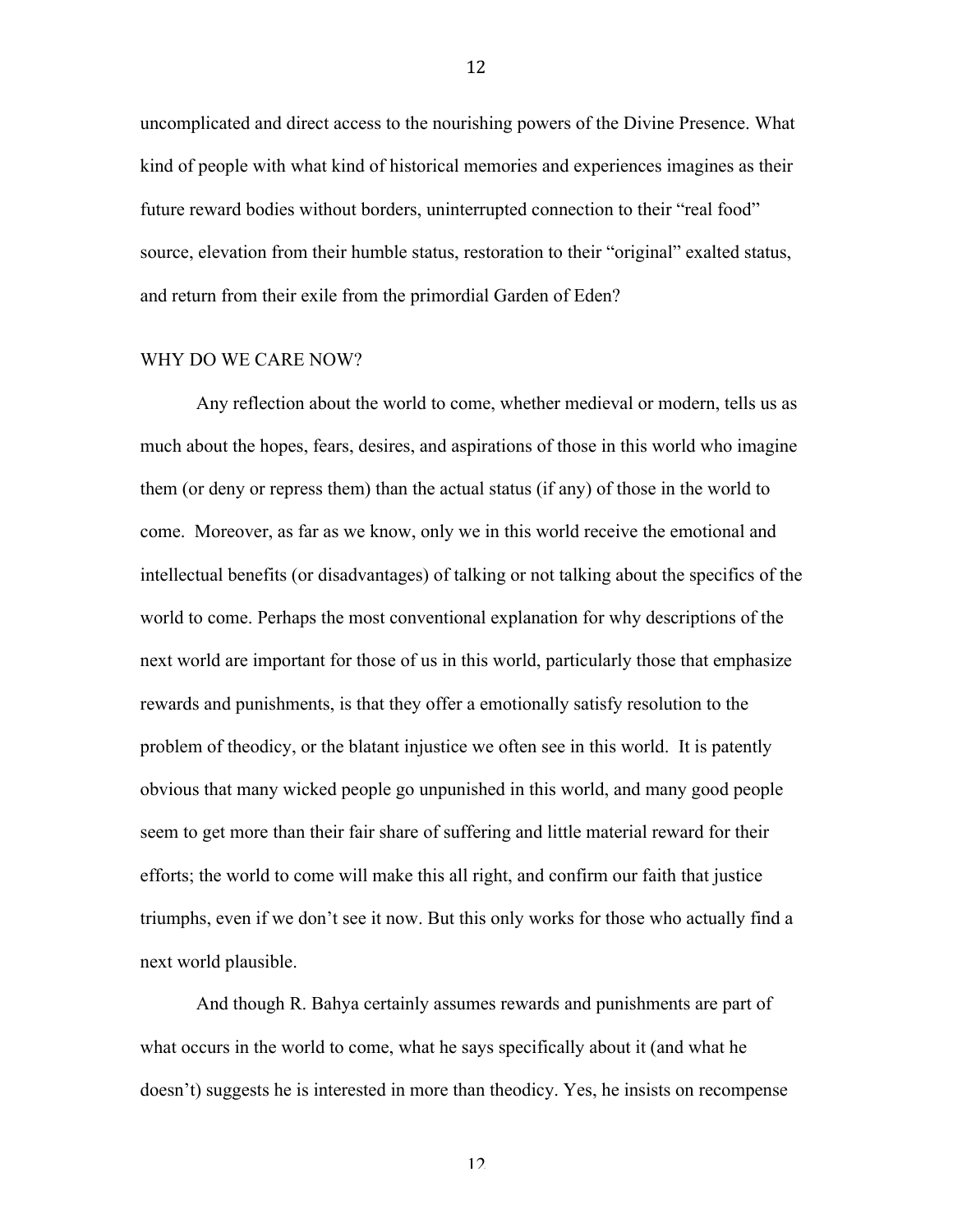for both body and soul for the righteous in the next world, if not in this. But while he focuses on the specifics of the rewards, namely the delightful meals in the world to come, in *Shulhan Shel Arba* at least, he pays almost no attention to the punishment of the unjust. There are no tours of hell in this book, though his rabbinic sources certainly could have provided them. Rather, R. Bahya stresses how the meals in the world to come are the restoration of the world as God had originally intended it, as he says in his interpretation of the phrase "*b'alma di-vara herutay*" from the Kaddish.<sup>26</sup> He also tends to stress the quality of the next world's "knowability," as if what he says about it were a sacred secret or revelation that we in this world both tremble before and are attracted to know, a *mysterium tremendum et fascinans.* He uses some of the typical phrases mystics use to effect a kind of conspiratorial attentiveness in those of his audience who want to view themselves as enlightened, that he's about to divulge something fraught and significant. It's like he's often saying, I've got a secret, and now I'm going to tell *you.* Even though words are inadequate to express it, I'm going to do it anyway.

R. Bahya even hints that what he's revealing about the world to come might come from Near Death Experiences (NDEs). For example, R. Bahya says God's reply to Moses that a "man may not see me and live," might actually mean that

while alive they [human beings with material bodies] do not see, but upon their death the do see." And this is after the separation of the soul from its material form. And it is possible to specify further that "upon their death" means when they are about to die, as in the topic they discussed in Midrash Deuteronomy Rabbah Parashat Ekev.27

And R. Bahya goes on to say,

"How abundant is the good that You have in store for those who fear You."<sup>28</sup> 'It happened that when R. Abbahu was about to die, he saw the gift of his reward, what the Holy One Blessed be He was going to give him in the time to come, and all the good prepared for the righteous themselves in the time to come. So when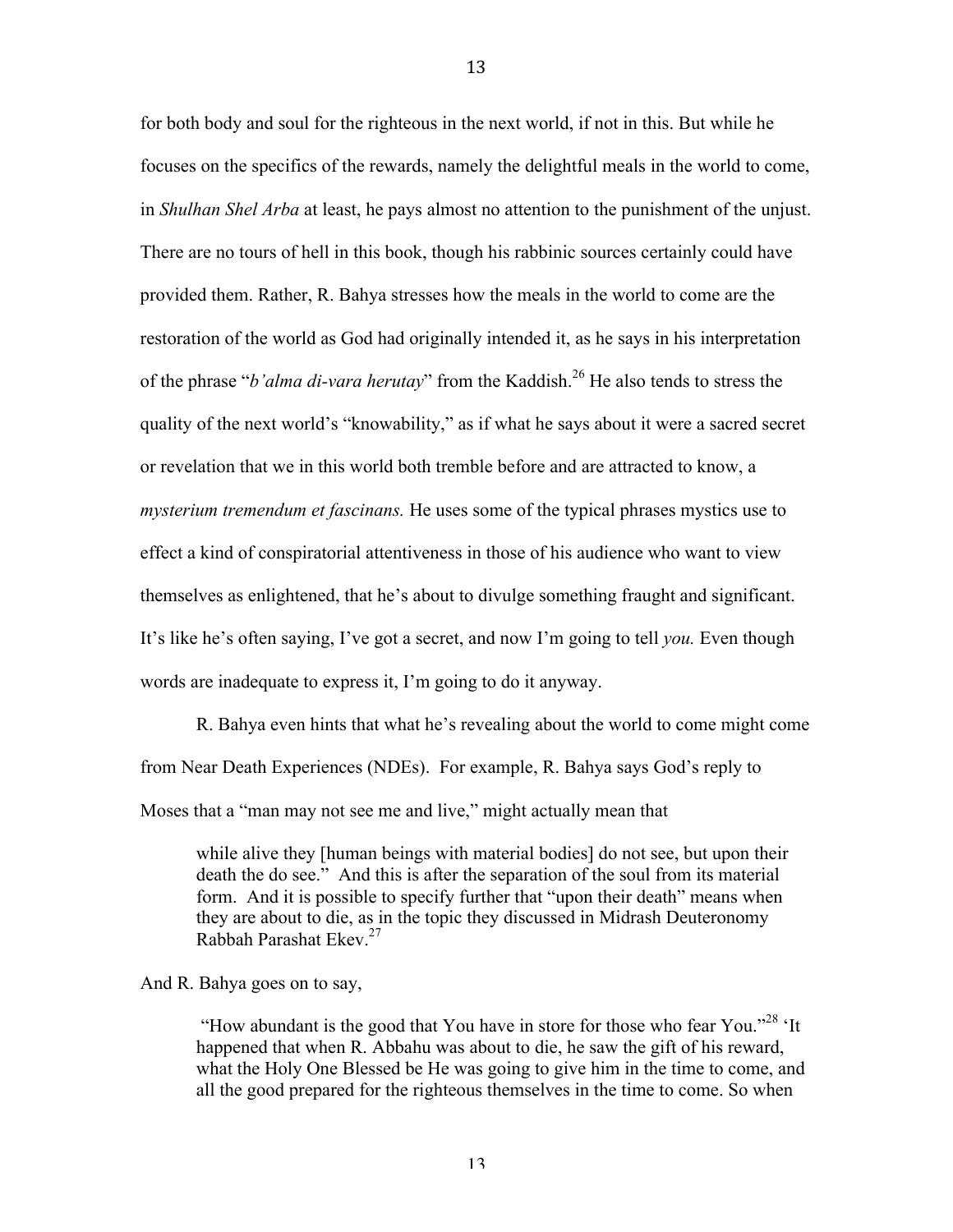he saw all these consolations which had been prepared, he exclaimed, "All these are for Abbahu!" and immediately he desired to die, and began reciting: "How abundant is the good that You have in store for those who fear You."<sup>29</sup>

In other words, the reward for the righteous upon death is as much the "gift" of the insight and enhanced cognitive capacity the moment of their death gives them as it is the content of the vision they see with it. But R. Bahya is in effect sharing the visions of what might have come from near death/deathbed experiences with those living *in this world* now, so one doesn't necessarily have to die first themselves to receive at least some benefit, some taste of this heightened insight.

R. Bahya also suggests this enhanced cognitive capacity is the same as the insight of mystical ascent that heroic prophetic ancestors like Moses and Enoch experienced. Moses and Enoch were vouchsafed secret revelations about the souls' rewards after death that are not mentioned explicitly in the Bible, that were concealed from the masses who couldn't understand them, but which were nevertheless necessary for their salvation:

Torah does not specify explicitly anywhere the matter of the Garden of Eden being destined for the soul as a reward for the mitzvot, but does specify the bodily things destined for Israel when they return most certainly to their land, when they will have "all their rains in their season" [Lev 26:4] and with the abundance of blessing and happiness…because the Torah was given to the masses of *all* of Israel, and the masses would not be able to understand the destined intellectual things.  $30$ 

Again, the secret knowledge revealed to prophets like Moses and Enoch, such as that "Gan Eden" in the Torah is code for "the world of the souls," is shared with the enlightened *in this world,* who can now discern it through their intellect. That is what R. Bahya means when he says

it should be clear to the enlightened that the world of souls is the "Garden of Eden" for the soul, but Scripture mixes it in the general list of things destined for the body, and depended on the intellect of the enlightened to discern it from them,

14

that it would not be hidden from him as it would be from the masses.<sup>31</sup>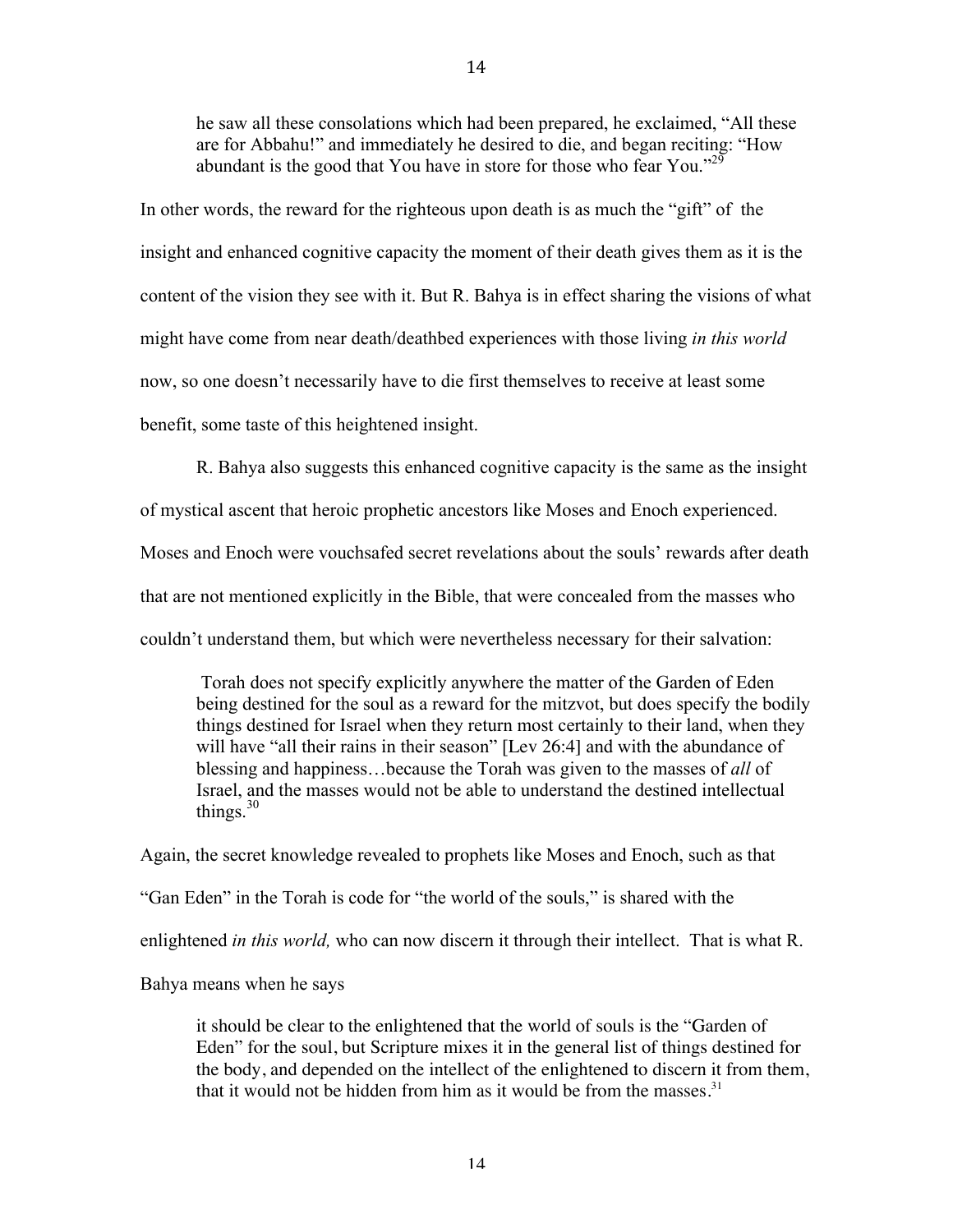While one could take this at face value as an assertion of the social class hierarchy of enlightened Jews over "the masses" of Jews, to say to one's audience, "this is a secret that only the enlightened know but the masses don't" and then immediately reveal the secret in effect confers onto anyone in R. Bahya's audience the elevated status of "the enlightened." Here's an example of the conspiratorial attentiveness I mentioned above that the rhetoric of mysticism typically evokes, by prefacing its "revelations" with phrases like "I've got a secret," in order to include its audience as sharers in an extraspecial elite knowledge.<sup>32</sup>

#### TRANSFORMATIVE ECSTATIC EXPERIENCE OF "SUPER BODIES"

That said, I don't want to gloss over the importance at least one striking aspect of the *content* of these visionary near death experiences possibly alluded to in R. Bahya's Fourth Gate of *Shulhan Shel Arba*. Namely, R. Bahya discusses at length how bodies are transformed into what might be called "Super Bodies," bodies unbounded by the normal physical and temporal boundaries of this world, often bathed and glowing in light. We can find these phenomena cross-culturally in different religions. As modern scholar of comparative religion Jeffrey Kripal puts it,

Human beings have consistently reported moments in which the body functions as a window or star-gate into other dimensions of reality. Indeed in religions we encounter paradoxical descriptions – such as a "spiritual body," a subtle body," a "rainbow body," an "energetic body," a "diamond body," a "glorified body, a "resurrected body, and so on. In art, moreover, the body literally *glows…*Many religious traditions, then have understood, and no doubt experienced, the human body in truly fantastic ways that overflow and transcend our present biomedical models, which assume of course, that all the action stops at the skin  $33$ 

These moments of expansive insight are typically described as life-changing by those who report them. Kripal calls these experiences "super sexualities" because they are often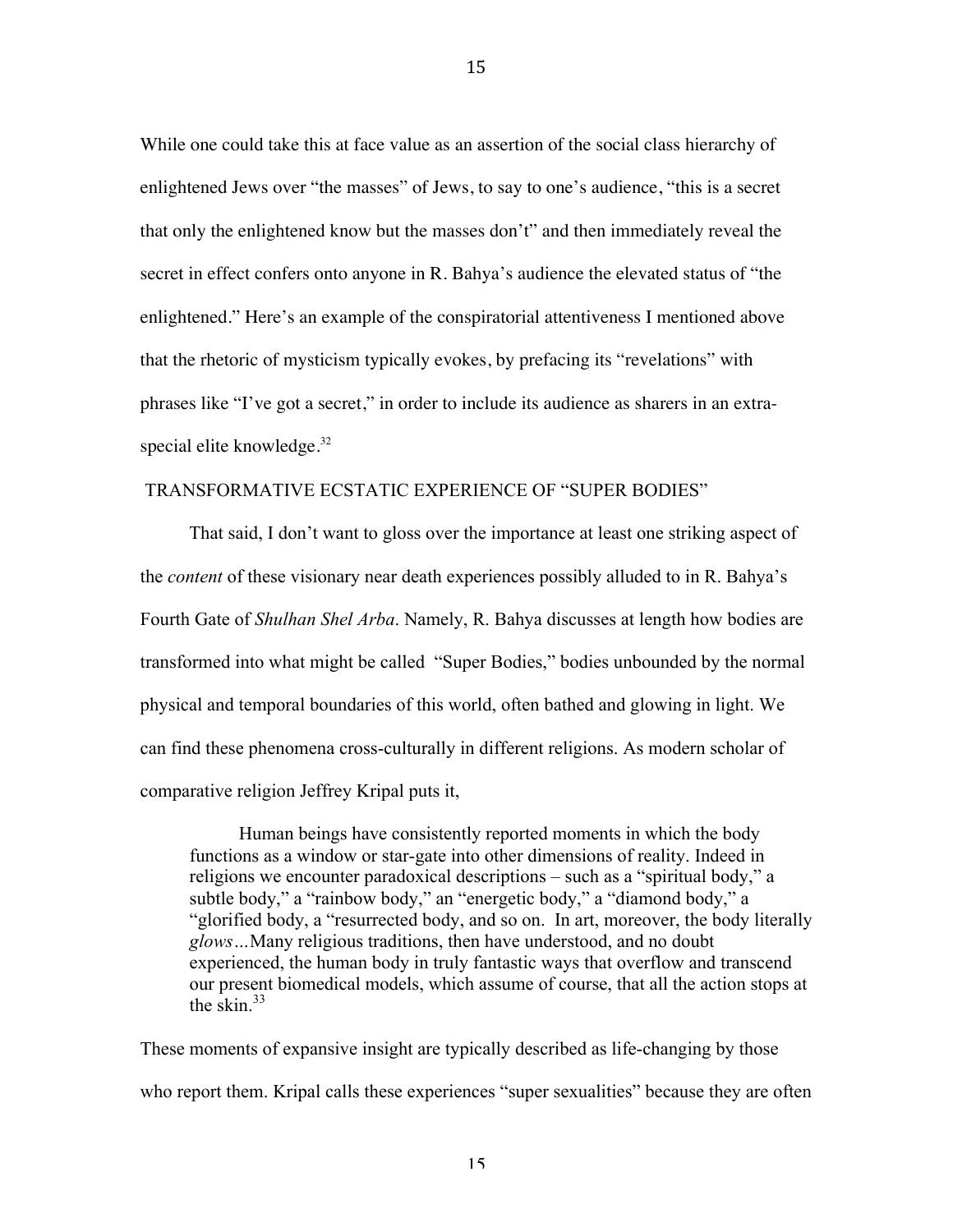mentioned in accounts of illumination during sexual experiences, but they share features with both Near Death Experiences in general, and with R. Bahya's descriptions of "bodies" at meals in the world to come. Kripal, drawing upon the research of Jenny Wade, gives her list of features of these "sexual spiritual events," of which four in particular are pertinent:

- streams of liquid light shooting out of the top of the head or skull;
- past-life memories or visions, often compared to "watching a movie"
- the stopping of time and a sense of eternity<br>• the experience of every cell in the body vib
- the experience of every cell in the body vibrating at an extremely high frequency, *which in turn leads to an out-of-body experience and of being both inside and outside the body.* 34

But these also overlap with some of the characteristics typical of Near Death Experiences, i.e., "separation from the body, sometimes accompanied by a 'spectator perspective,'" encounters with "beings of light," and as we alluded to above, an "indescribable" experience of being immersed in light and love in which "cognitive and affective characteristics are fused," " a sense of receiving special messages or hidden truths," and "for some…an instantaneous, timeless, and comprehensive vision of the totality of existence.<sup>35</sup> Moreover, they nearly always have a profound personal effect on the way those who have them see and conduct their lives after such experiences: "transforming aftereffects, such as loss of the fear of death, newfound zest for everyday life, and renewed dedication to the values of empathetic love, lifelong-learning, and service to others."<sup>36</sup> The association between NDEs and other visionary experiences of transformed, enlightened super bodies that occur for extraordinary individuals or for ordinary individuals experiencing extraordinary events *in this world* should be clear, as well as the likelihood that R. Bahya's description of transformed soul/bodies nourished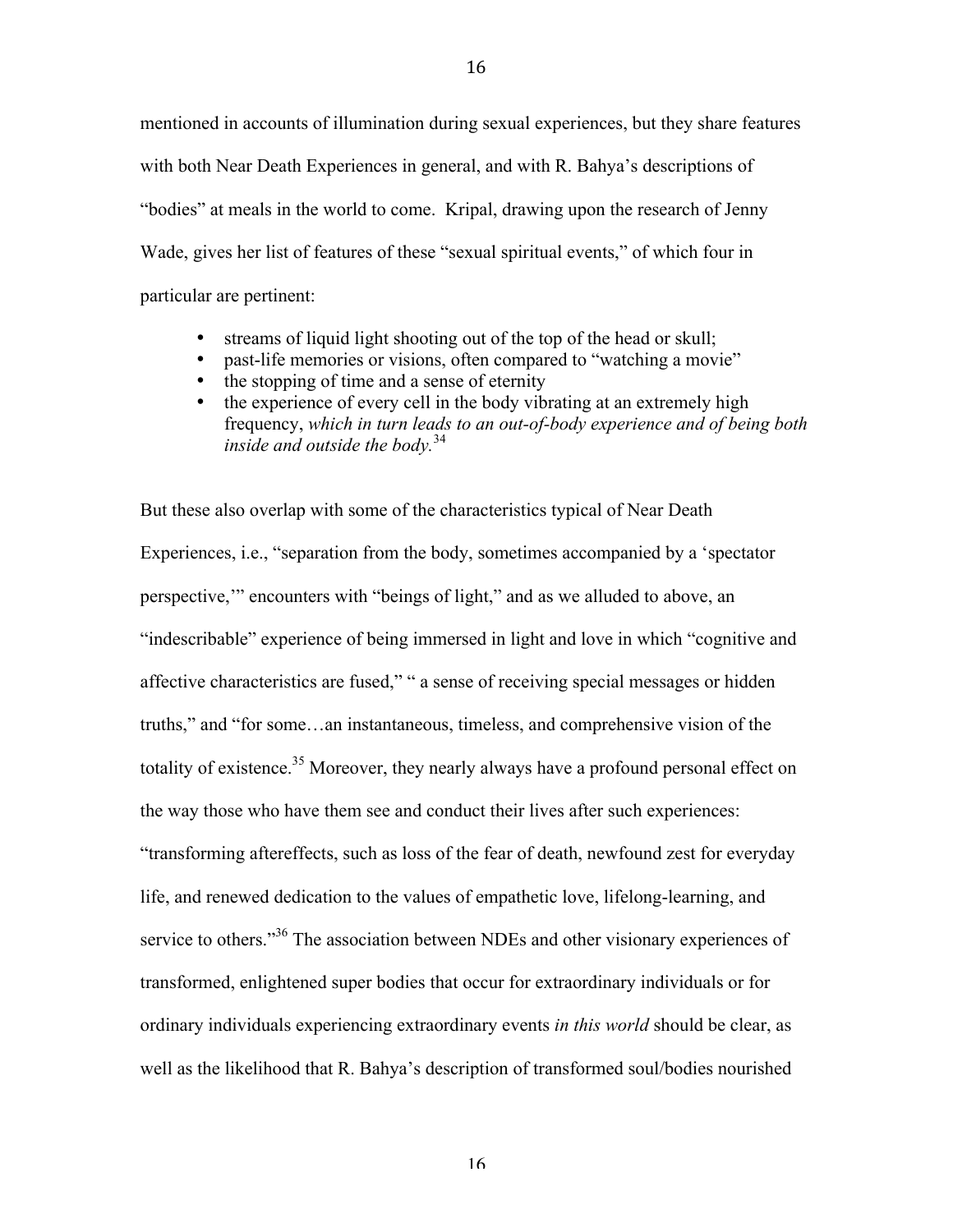on the light of the Shekhinah at meals in the World to Come are projections, at least in part, of such visionary experiences. It certainly is not unheard of for medieval kabbalistic literature to be composed in part from ecstatic or visionary experiences, i.e., through automatic writing.<sup>37</sup> It should also not be surprising that R. Bahya's descriptions of transformed bodies and their enhanced capacities in the World to Come are similar to those in found cross-culturally in other accounts of NDEs and the afterlife.

As Gregory Shushan has suggested, mythologies surrounding death and the afterlife are unusually similar across cultural and temporal boundaries in ways that other types of mythologies are not…is because mythologies of the end are "correlates" (which is not to say literal descriptions) of actual human experiences of death,  $38$  whereas mythologies of the beginning can be only speculative... Everyone everywhere dies, but no human being was present at the Big Bang.<sup>39</sup>

On the other hand, R. Bahya's particular choice of language to describe the transformed bodies of the righteous as soul-bodies *without boundaries* - "like a full vessel that can contain [more]" – may reflect particular Jewish cultural and historical social experiences of the general human experience of death.<sup>40</sup> Might not the promise of such rewards express the sublimated social anxieties of a people whose boundaries in their historical memory are constantly being violated, whose present social and political impact in this world seems quite diminished in comparison to the dignity they deserve as faithful members of God's elect? Living under Christian and Muslim rule subject to laws designed to humiliate them and thus "prove" their theological inferiority, Jews in this world imagine bodies whose boundaries are irrelevant, bodies restored in the World to Come to their original enormous size before Adam's sin in the Garden of Eden. This restoration of Jews' stature (i.e., status) is markedly different from contemporary Christian mythic imagination of transformed bodies in the afterlife. Medieval Christian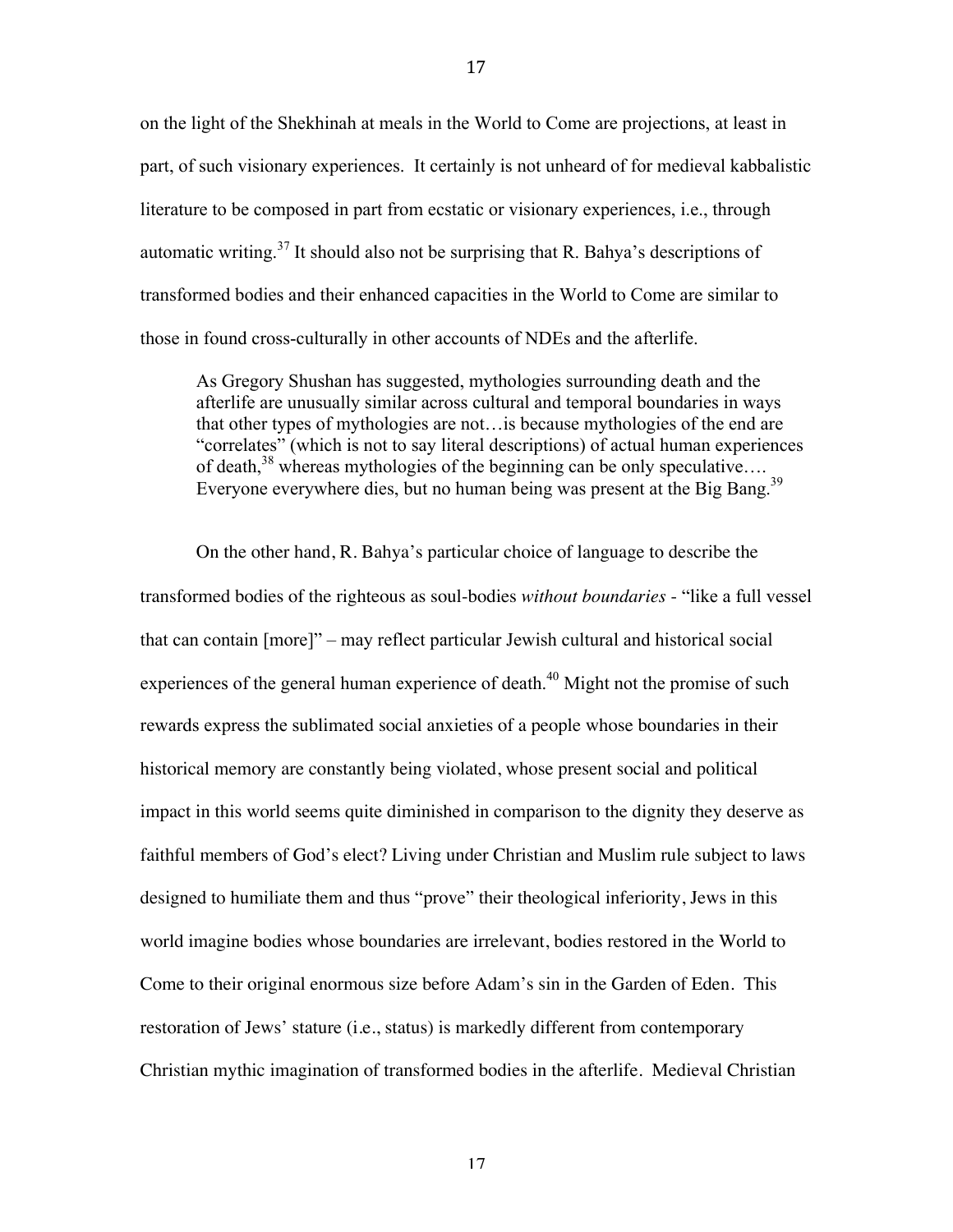art and theological speculation about the next world is pre-occupied with the re-assembly of fragmented bodies in their depiction of the resurrection.<sup>41</sup> While both R. Bahya's Jewish and medieval Christian depictions of transformed bodies insist on the "material continuity and personal survival" of this world's embodied souls when they are resurrected in the next world, they imagine the this-worldly "problem" that bodily resurrection "solves" differently. Perhaps the re-assembly of fragmented bodies reflects sublimated Christian social anxieties about the constant religious divisions breaking up the Christian empires, while Jewish resurrection is more concerned with returning Jews to their exalted religious status.

Or maybe Jewish imagination of unlimited bodily capacity to consume meals in the World to Come expresses psychological longing for unblocked, unbounded, and unmediated Relationship with other Persons: Where the line between diner and dinner, lover and beloved dissolves. Where we are personally redeemed from exile and alienation from our Creator. Where our bodies aren't fragmented, but we feel ourselves as fragments from the whole of which we were originally an integral part. The "real eating" describes in the World to Come and as visionary experience is a metaphor for the union or reunion of us creatures with our Creator that crosses even the boundary of death. Indeed R. Bahya concludes all that he has to say in his book *Shulhan Shel Arba* about meals in the World to Come and in this world with a comforting blessing to this effect: "May he encompass us with favor; in the "bundle of life" may He hide us, in the path of life may He guide us, and grant us what is written, "For God is our God forever; He will guide us even beyond death."[Psalm  $48:15$ ]. $^{42}$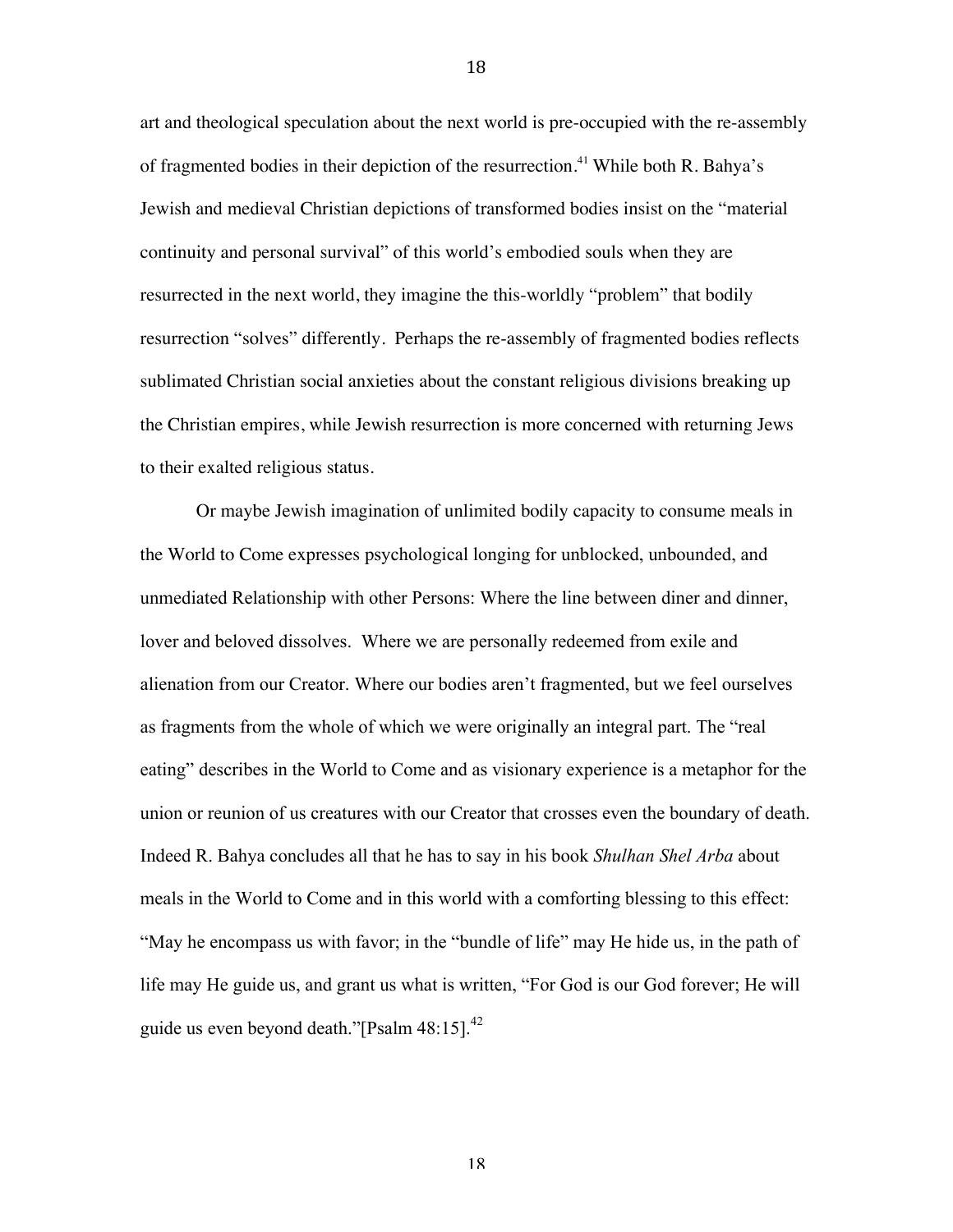Speaking words of Torah about the world to come, especially words of Torah about meals while tasting them, have the power to *elevate* us emotionally and spiritually at our tables in this world.<sup>43</sup> So R. Bahya says at the end of his book,

With these words the enlightened will discern when they're eating. May they *make themselves holy* and their minds burnished fully. With these words engaged, may they be at their table; *raise* their table's renown so that "all shall say 'Glory!'"[Ps 29:9] Let their hearts be made pure, to withstand any test. "*By these raise up the table*,"[Ex 28:28] *so that "before the Lord*"[Ez 41:22] *is its label*. This table is greater than the table of kings, "he shall be permitted to join those attending,"[Zech 3:7] and *to be lifted* in honor to gaze on [*ye-hazeh*, lit., "have a vision of"] the face of David "among the lilies grazing" [Song of Songs 6:3] to earn *"the three-legged table"of gold ablazing*. 44 They will earn the physical and intellectual meals, and be counted among the *benei aliyah* [the enlightened "elite"].<sup>45</sup>

Creative imaginative conversations in the sacred language of Torah about the elevating topics of God, our higher soul selves, sacred visionary or near death experiences, and the material and spiritual nourishment we remember from the past and promised to the righteous in the future, while enjoying meals in the company of friends in the present are a kind of perfect storm of experiences that have the cumulative effect of elevating the basic physical acts of eating we need to do to stay alive, through the emotions of elevation they evoke. Selfconscious experiences of thinking aloud about the Torah of meals in this World and the World to Come are fused with the concrete experiences of eating and drinking at the table. Thus R. Bahya scripts ritual performances of textual study at meals to heighten its users' awareness of their experience of imaginative "midrashic" re-interpretations of Jewish traditions.46 But if these traditional visions of the world to come and our modern conversations about them can "only" imagine our life after death, and not conclusively prove it, what's the point of engaging in them? Why should we care about an imagined *olam ha-ba* in *olam ha-zeh*?

In her book *The Life of the World to Come*, Carol Zaleski has a wonderful reply to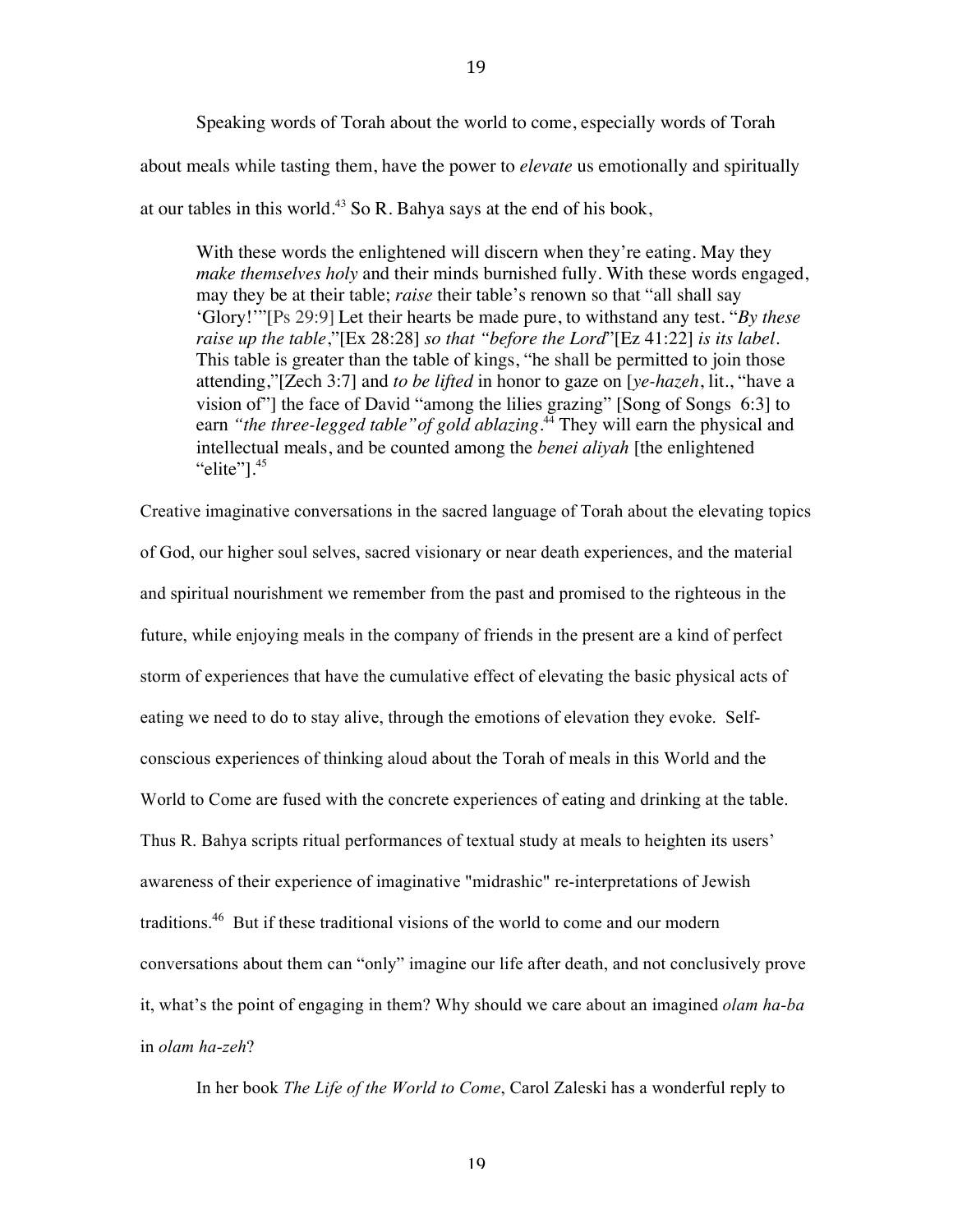this objection:

Certainly it is true that such imaginings will at present tell us more about our own assumptions and longings than they do about the heavenly society. And yet we have a right to them. The effort to starve out the will to imagine has not produced the humane fruits it was expected to bring. If anything, the contrary has been the case: totalistic efforts to create utopia on earth and to suppress pie-in-the-sky thinking have ended by creating hell on earth.

The social psychologist Robert Jay Lifton makes a convincing case for the need for symbols of immortality that provide a sense of continuity in the face of death. He finds that when individuals or societies are prevented from cultivating images of death that promised continued life or transcendence, their moral energy is soon sapped, and "psychic numbing" sets in...

The common achievement of symbols of immortality is to offer the individual a wider cosmos within which to dwell, nourished by a rich network of social, natural, and spiritual connections. They overcome isolation, and are therefore both reasonable and adaptive, rather than illusory and regressive.<sup>47</sup>

It is reasonable and adaptive, not to mention morally compelling, for us Jews, for all of us as

humans, to exercise our imagination to maintain an expansive view of what the world and we

could be, and not be restricted by the boundaries of what our human sense perceptions,

reason, and mortality limit us to assume what it is. Not like the empty cup in this world of

flesh and blood, that can contain only as much as its physical capacity allows, but rather like

the full cup in World to Come, that always has room for more.

 <sup>1</sup> All references to R. Bahya ben Asher Hlava's *Shulhan Shel Arba* are from the Hebrew edition in *Kitve Rabenu Baḥya*, ed. by Charles Ber Chavel. Jerusalem: Mosad ha-Rav Ḳuḳ 1969,730 (henceforth cited as "*SSA*"), and the English translations are from my *Shulhan Shel Arba by Rabbenu Bahya Ben Asher Hlava*, transl. Jonathan Brumberg-Kraus (2010). <http://acadblogs.wheatoncollege.edu/jbk/>.

<sup>&</sup>lt;sup>2</sup> Caroline Walker Bynum, "Material Continuity, Personal Survival and the Resurrection of the Body: A Scholastic Discussion in Its Medieval and Modern Contexts" in *Fragmentation and Redemption: Essays on Gender and the Human Body in Medieval Religion* (New York : Cambridge, Mass: Zone Books, 1992) 241. 3 Ibid., 243.

<sup>4</sup> Ibid., 244.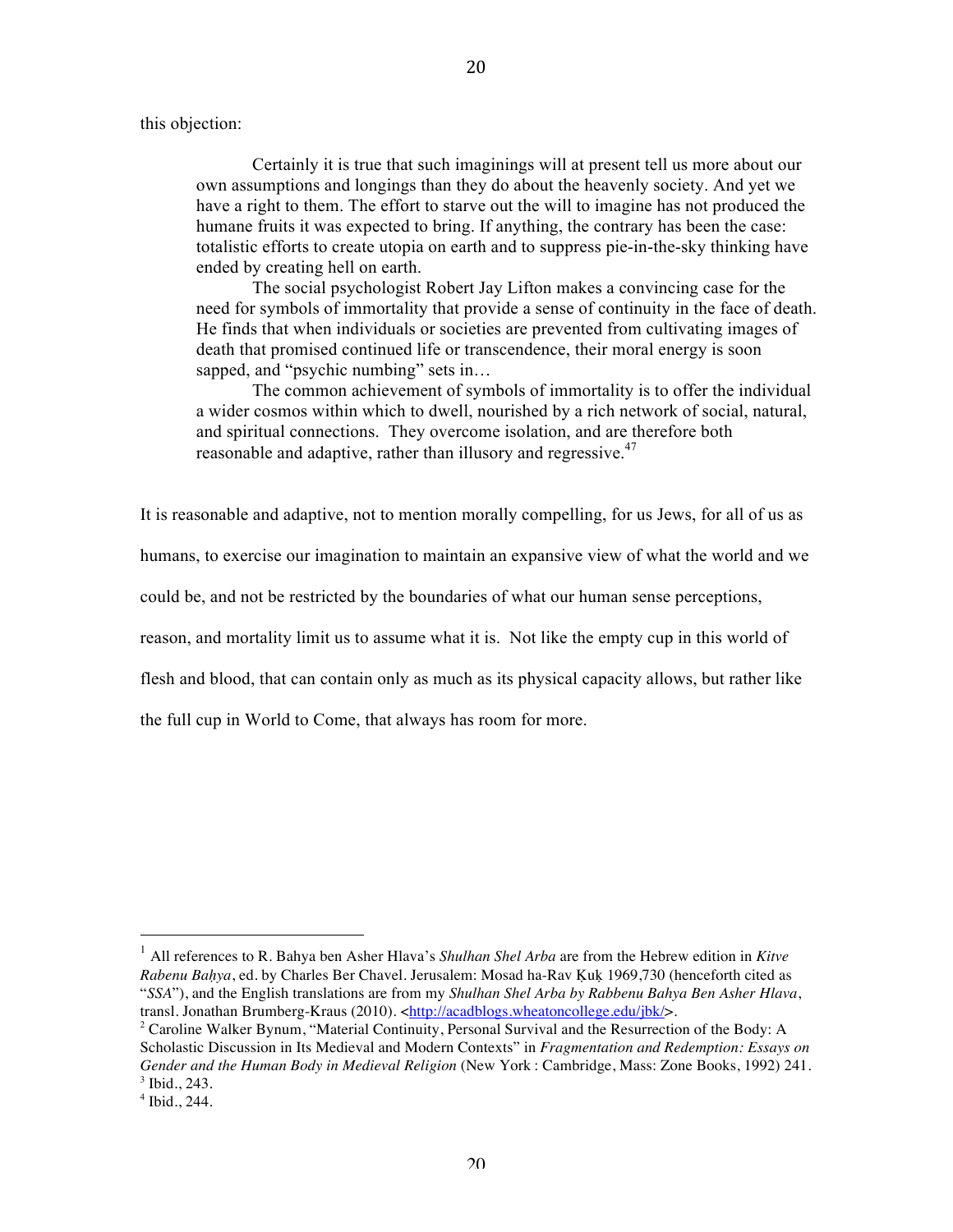5 Ibid.

6 As R. Bahya says in the preface of *Shulhan Shel Arba*:

my heart compelled me to write about this in brief in a book, and to include in it some sacred words *so that it could be at your table, by your right hand, for you to read in it all that is required at your meal.* And if at the time you are eating, your faith is reassured by this book of mine, and according to its words, you will be sure attain the level of the pious ones who are perfect in their qualities (*SSA*, 460).

<sup>7</sup> "The Fourth Gate," *SSA*, 513.

8 Jonathan Haidt, "The Positive Emotion of Elevation," *Prevention & Treatment* 3:1(2000); "Elevation and the Positive Psychology of Morality." In *Flourishing: Positive Psychology and the Life Well-Lived*, ed. Corey L. M. Keyes and Jonathan Haidt (1st ed.; Washington, DC: American Psychological Association, 2003); Leon Kass, *The Hungry Soul: Eating and the Perfecting of Our Nature*. Chicago: University of Chicago Press, 1999.<br><sup>9</sup> "Groom Over the Table," *Kad Ha-Kemach* (in *Kitvei Rabbenu Bahya*, Chavel, 187-8)

<sup>10</sup> Commentary to Daniel 12:2, quoted by Neil Gillman. *Death of Death: Resurrection and Immortality in Jewish Thought*. Woodstock, VT: Jewish Lights,1997) 170.

11 R. Bahya knows of traditions that associate phoenix-like characteristics to the eagle [Heb., *nesher*], as in his comment to Gen 2:19 in *Be'ur ʻal ha-Torah*. Edited by Charles Ber Chavel. Jerusalem: Mosad ha-Rav Ḳuḳ, 1966-1968, 1966.

<sup>12</sup> "The Fourth Gate," *SSA*, 506.

<sup>13</sup> R. Bahya also takes "Shiloh" to be a reference to Moses as the "caterer" of the first meal that will prepare the bodies of the righteous for the second, intellectual meal after the resurrection of the dead, based on a pun on the Aramaic version of the Biblical etymology for Moses' name. The etymology which the Torah has Pharoah's daughter give for "*Moshe* because I drew him out [*mashiti-hu*] of the water." However, the Aramaic for *mashiti-hu, shihaltay,* is related to the word *shihulah* (as in *shihula kardona* – the skinner for preparing a meal) which sounds like "Shiloh;" hence Shiloh refers to *Moses,* according to the midrash R. Bahya brings in support of this. See below.

 $14$  See Jordan Rosenblum's essay in this volume, [pp.?]

<sup>15</sup> R. Bahya, *Bi'ur*, 2:147.

<sup>16</sup> Joel Hecker, *Mystical Bodies, Mystical Meals: Eating and Embodiment in Medieval Kabbalah* (Detroit: Wayne State University Press, 2005) 108.

<sup>17</sup> "Fourth Gate," *SSA*, 504.

 $18$  Ibid., 513.

<sup>19</sup> See Jonathan Brumberg-Kraus, "'Real Eating:' A Medieval Spanish Jewish View of Gastronomic Authenticity" *Authenticity in the Kitchen : Proceedings of the Oxford Symposium on Food and Cookery*, 119–31. Totnes: Prospect books, 2006 and "The Ritualization of Scripture in Rabbenu Bahya's Shulhan Shel Arba'." *World Congress of Jewish Studies* 13 (2001): 1–17, where I discuss R. Bahya's interpretation of Ex 24:11 and "real eating" as a paradigm of prophetic, visionary experience of God.

<sup>20</sup> "Fourth Gate," *SSA,* 508.

 $21$  Ibid.

 $22$  SSA,  $4<sup>th</sup>$  GateIbid.

<sup>24</sup> "Preface" *SSA*, 457.

 $25$  Ibid., 457-8.

<sup>26</sup> "Fourth Gate," *SSA*, 501.

<sup>27</sup> Ibid., 505.

28 Ps 31:20

<sup>29</sup> "Fourth Gate," *SSA*, 505.

<sup>30</sup> Ibid., 509.

<sup>31</sup> Ibid., 510.

 $32$  I heard this many years ago in a conversation with David Halperin about the rhetoric of esotericism.

<sup>33</sup> Jeffrey J. Kripal, *Comparing Religions: Coming to Terms* (Malden, MA: Wiley Blackwell, 2014) 192.

<sup>34</sup> Ibid., 193, referring to Jenny Wade, *Transcendent Sex: When Lovemaking Opens the Veil* (New York: Paraview Pocket Books, 2004), emphasis mine.

<sup>21</sup>